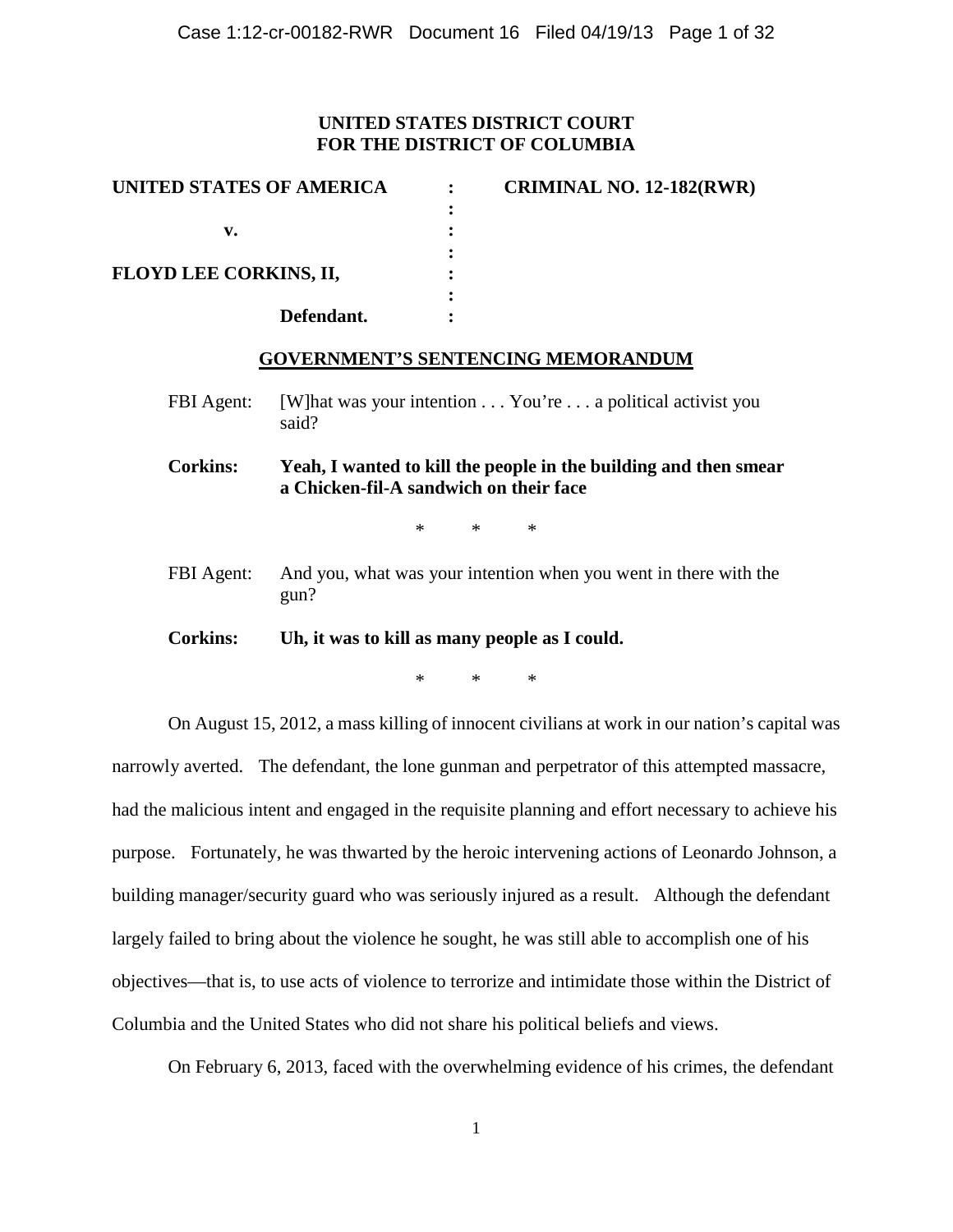### Case 1:12-cr-00182-RWR Document 16 Filed 04/19/13 Page 2 of 32

pled guilty to Act of Terrorism while Armed (Count IV), Assault with Intent to Kill while Armed as to Mr. Johnson (Count II), and Interstate Transportation of a Firearm and Ammunition (Count I). The defendant's crimes are serious and warrant severe sentences—not only to punish the defendant for his actions, but to keep the community safe from him and deter other would-be mass murderers and domestic terrorists from following suit. Accordingly, the Government respectfully requests that the Court sentence the defendant to a combined term of imprisonment of 45 years.

#### **Facts Relevant to Sentencing – Statement of Offense**

By virtue of the Statement of Offense in support of his guilty plea, the defendant acknowledged the following facts:

#### **Introduction**

On August 15, 2012, the defendant Floyd Lee Corkins, II (hereinafter "Corkins" or "the defendant"), armed with a loaded semi-automatic pistol he had purchased in Virginia, two additional loaded magazines, and a box of ammunition, traveled from Virginia to the office headquarters of the Family Research Council ("FRC") in Washington, D.C., intending to shoot and kill as many employees of the organization that he could. The FRC is a nationally-recognized conservative lobbying group that, according to its own mission statement, "shapes the public debate and formulates public policy that values human life and upholds the institutions of marriage and the family." Among other things, the FRC advocates against governmental recognition of gay marriage. When the defendant arrived at the FRC, Leonardo Johnson, a building manager and unarmed security guard seated at the receptionist desk in the first-floor lobby, asked to see the defendant's identification. Corkins reached into his backpack, pulled out the handgun, and pointed it at Johnson. Johnson charged Corkins and a struggle ensued, during which Corkins shot Johnson in the arm. Despite the serious gunshot injury he sustained, Johnson managed to wrestle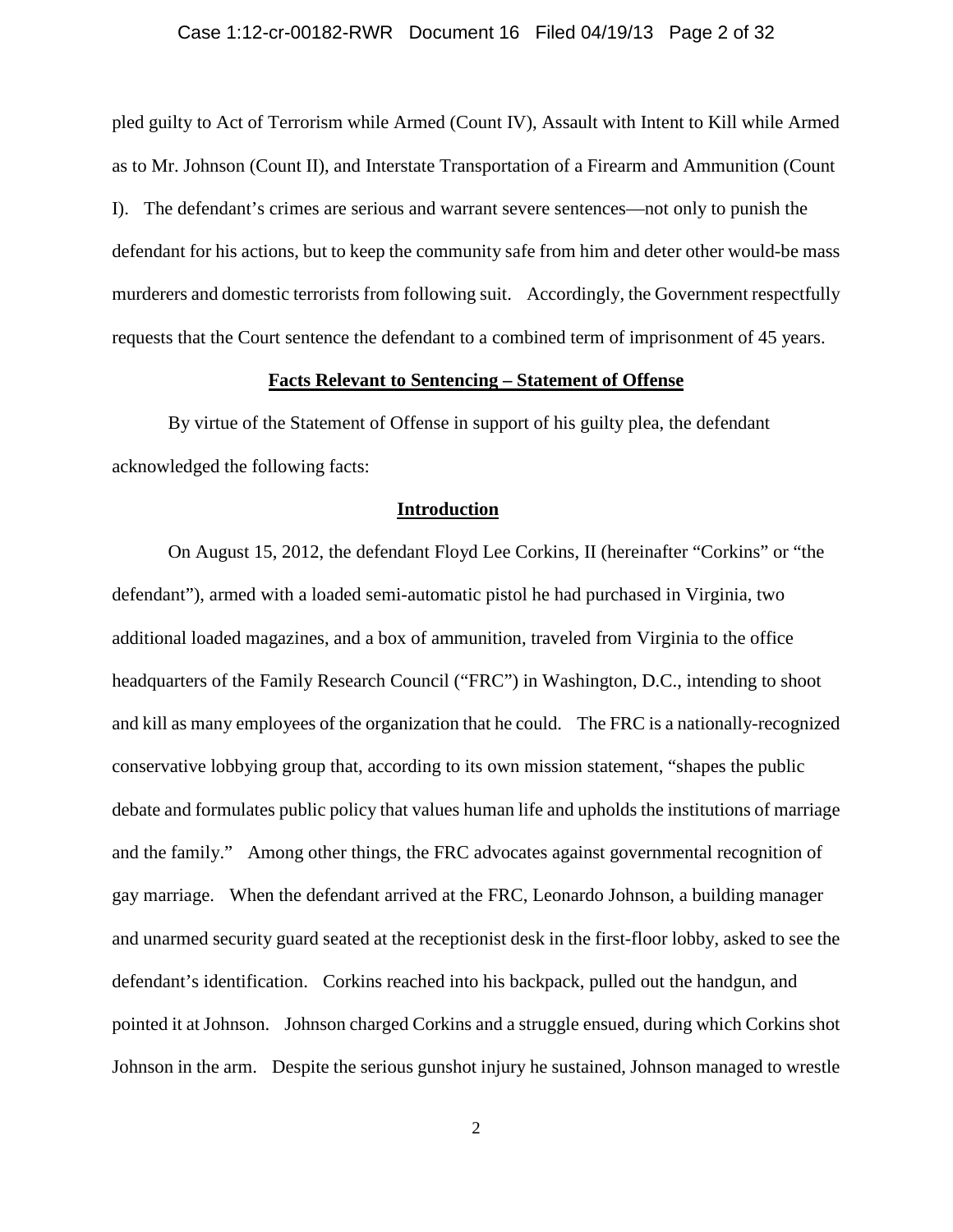### Case 1:12-cr-00182-RWR Document 16 Filed 04/19/13 Page 3 of 32

the gun away from Corkins and then subdued him at gunpoint until members of the D.C. Metropolitan Police Department ("MPD") arrived. While on the scene, Corkins told Johnson in sum and substance that "it was not about you [Johnson]," but about the FRC and its policies.

### The Shooting

On the morning of August 15, 2012, the defendant drove his family's car from Herndon, Virginia, to the East Falls Church Metro Station and took Metro rail into the District of Columbia with the intent of committing the shooting. After getting off the train at the Gallery Place Metro stop, he loaded a Sig Sauer P229 semiautomatic pistol he had purchased in Virginia six days earlier and walked to the FRC's headquarters, located at 801 G Street, NW, Washington, D.C.

At approximately 10:46 A.M., the defendant arrived in front of the FRC's secured front door. To gain access to the building, he falsely told Johnson, who was manning the lobby's receptionist desk at the time, that he was there for an interview as a prospective intern. Upon gaining entry, the defendant approached the receptionist desk and Johnson, and shortly thereafter attempted to shoot and kill him.

Three FRC security cameras captured the shooting incident, almost in its entirety. An exterior FRC security camera captured Corkins entering the front door of the FRC. A second camera positioned inside the lobby captured Corkins approaching the front reception desk, behind which Johnson was seated. The two men engaged in a brief verbal exchange while Corkins stood directly in front of the waist-high desk. After Johnson asked to see the defendant's identification, Corkins unshouldered his backpack, set it down on the floor in front of the desk, and bent down to retrieve something from inside it. Meanwhile, Johnson stood up and moved to one side of the desk. Shortly thereafter, Corkins stood back up and leveled his pistol at Johnson's head/upper body, prompting Johnson to duck and then lunge for Corkins and the gun. Before Corkins could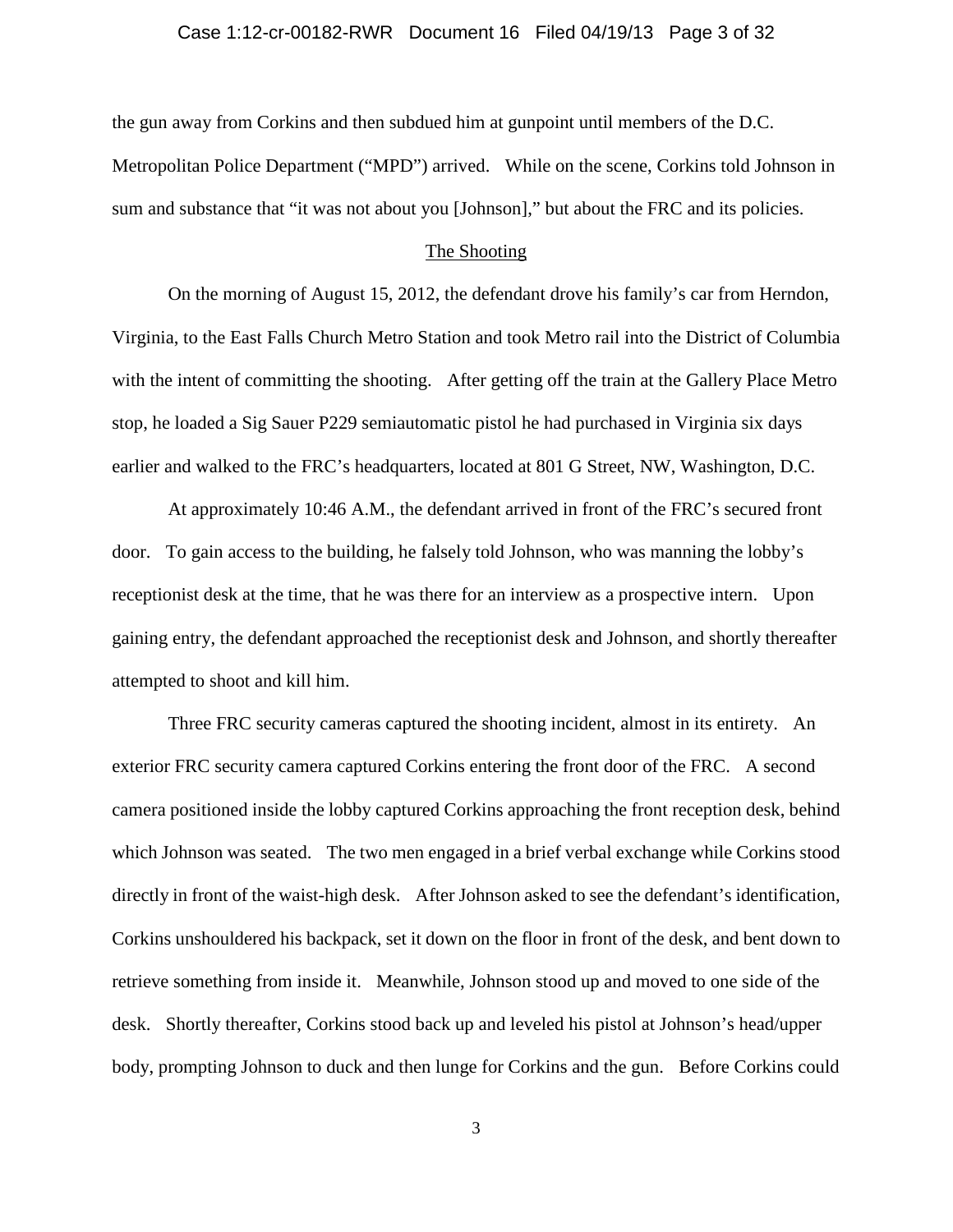#### Case 1:12-cr-00182-RWR Document 16 Filed 04/19/13 Page 4 of 32

fire an initial shot, Johnson grabbed Corkins, and the two men struggled. During this struggle, Corkins fired his pistol three times, one shot of which struck Johnson in the left forearm area. Despite the gunshot wound and Corkins's subsequent discharges of the gun, Johnson succeeded over the course of the next 15-20 seconds in disarming Corkins and forcing him to the ground and onto his belly. Johnson then stood over Corkins, subduing him with the weapon. Around this same time, Corkins stated to Johnson in sum and substance, "It's not about you," it's about the FRC and its policies.

Moments later, another FRC employee in the lobby area at the time of the shooting used the front receptionist desk phone to call 9[1](#page-3-0)1.<sup>1</sup> MPD officers in the vicinity responded to the FRC to find Johnson still holding Corkins at gunpoint. The MPD officers subsequently handcuffed and frisked Corkins on the scene. In a search of his person, the MPD officers discovered two fully loaded magazine clips (15 rounds each) in one of Corkins's front pants pockets, as well as a Metro card and a handwritten list. The handwritten list contained the names of four organizations, beginning with the FRC (and its D.C. street address), as well as the address for the Blue Ridge Arsenal in Virginia where Corkins had purchased the gun and other implements (described more fully below). Each of the four listed organizations are nationally recognized advocacy groups that openly identify themselves as having socially conservative agendas supporting, among other things, legislation defining "marriage" as a relationship between one man and one woman and generally against legislation that would promote gay marriage. While on the scene, various MPD officers also overheard Corkins make several statements, the sum and substance of which included, "I don't like the organization and what it stands for" and "I don't like these people, and I

<span id="page-3-0"></span> $\frac{1}{1}$  A third camera captured this employee's movements during the shooting incident. After hearing the first shot, the employee scrambled to the floor and remained there to escape physical harm until Johnson had effectively subdued Corkins.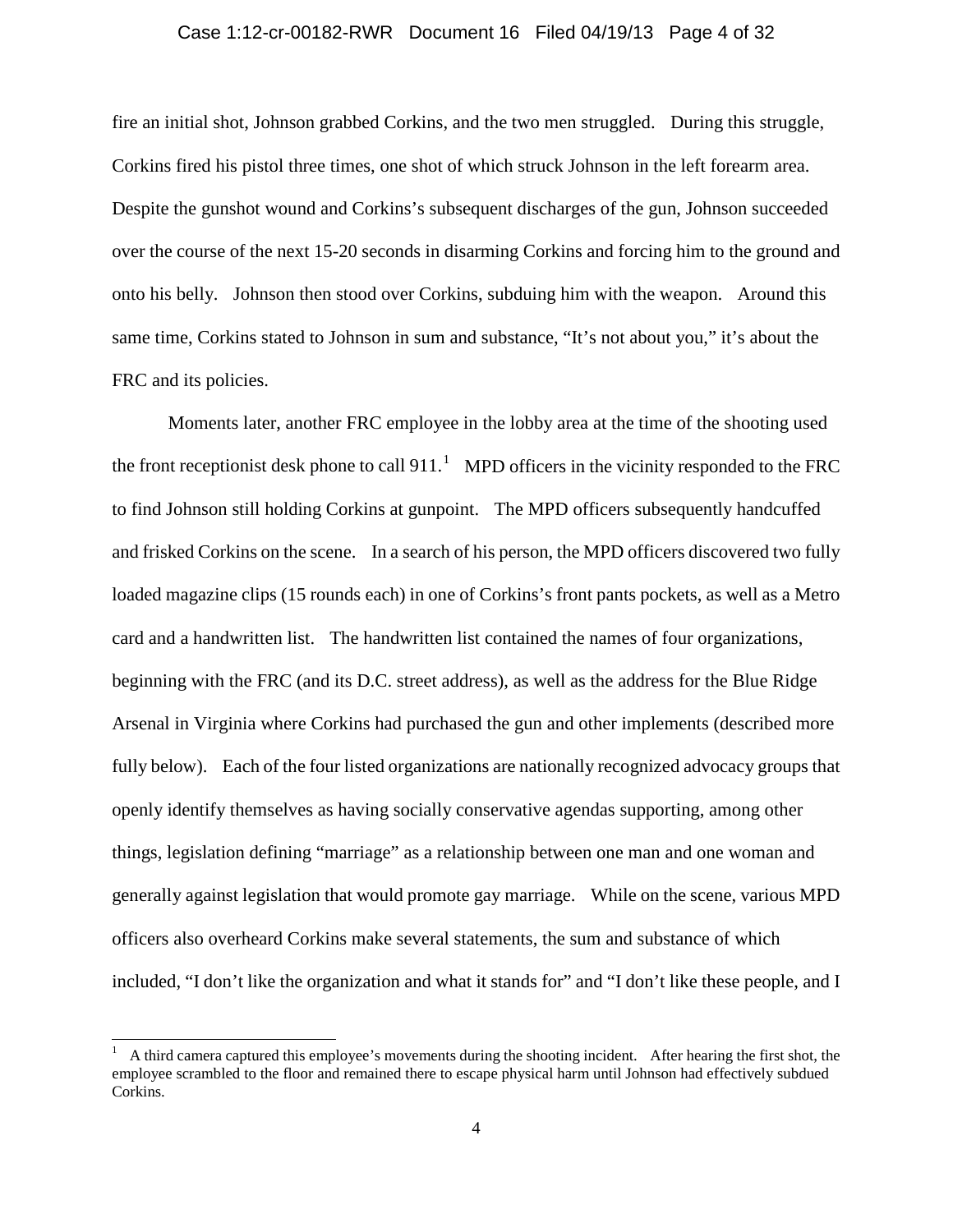don't like what they stand for."

After securing the scene, MPD officers transported Corkins to the Federal Bureau of Investigations' Washington Field Office ("FBI's WFO") to be processed for arrest and interviewed. Simultaneously, Johnson was taken by ambulance to Howard University Hospital's Emergency Room to treat his gunshot wound.<sup>[2](#page-4-0)</sup> MPD officers also called for the MPD's Bomb Unit to inspect Corkins's backpack still on the scene. An MPD bomb technician physically examined the bag and its contents and found, among other items, a box of 50 rounds of 9mm ammunition that was compatible for use in the semi-automatic pistol and 15 individually-wrapped Chick-fil-A chicken sandwiches. $3$  MPD officers also recovered 3 spent 9mm cartridge casings from the crime scene.

### The Defendant's Post-arrest Statements

At the FBI's WFO, two FBI agents booked Corkins and asked him a number of "public safety" questions. Afterwards, Corkins was advised of and waived his Miranda rights, and gave a videotaped statement to two other FBI agents. In his statement, Corkins provided a clear and detailed account of the facts and circumstances relevant to the shooting incident, including acknowledging that: (1) he intended to enter the FRC that day to kill as many people as possible

<span id="page-4-0"></span> <sup>2</sup> Johnson suffered a serious gunshot wound. After being shot and subduing Corkins, Johnson experienced intense pain while waiting for emergency medical personnel to arrive on the scene. After being transported to the hospital, he underwent emergency surgery to treat multiple "comminuted fractures" of his left radius and ulna–the two main bones in Johnson's left forearm were effectively "splintered or crushed" in multiple places. To treat these injuries, a surgeon inserted two metal plates into Johnson's left forearm to allow the shattered bones to heal. The gunshot caused Johnson to suffer soft tissue injuries and numerous bullet fragments remain in Johnson's arms permanently, as it was impractical to remove each and every one of them during surgery. Johnson remained in the hospital for approximately a week. Johnson's arm remained in a cast for several months, and he was unable to work during this time. Depending on how his bones heal, Johnson may have to undergo a bone graft. He is currently undergoing physical therapy.

<span id="page-4-1"></span> $3$  Although not included in the Statement of Offense, it should be noted that during this time, the fast-food chain Chick-fil-A was the focus of controversy regarding same-sex marriage in the wake of public comments by its president that marriage should be defined as between a man and a woman. Advocates of gay marriage called for a boycott, while those against gay marriage, like FRC, rallied in support of Chick-fil-A.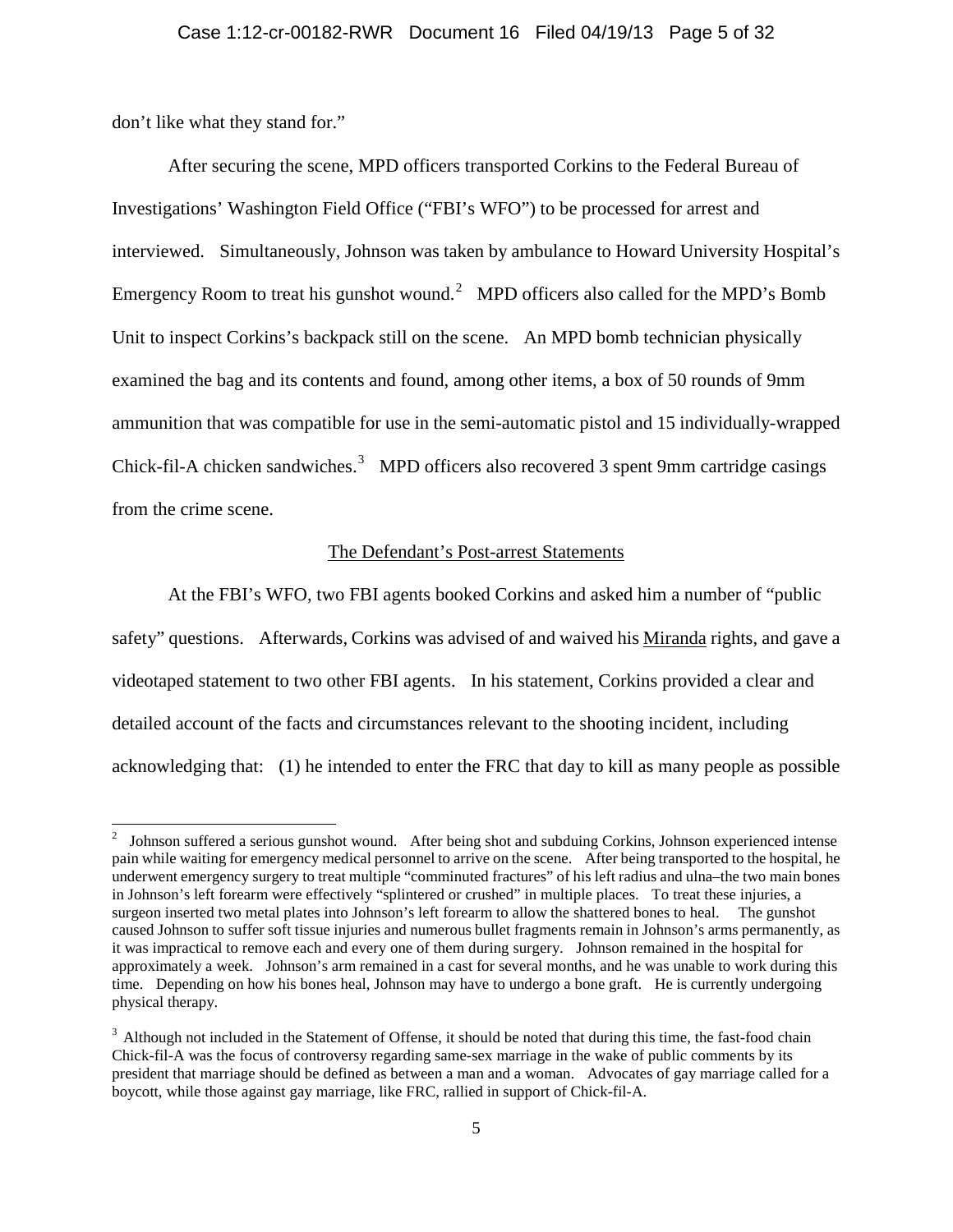# Case 1:12-cr-00182-RWR Document 16 Filed 04/19/13 Page 6 of 32

and smother Chick-fil-A sandwiches in their faces; (2) he intended to kill the "guard" who confronted him in the lobby (i.e., Johnson); and (3) he had taken substantial steps in the preceding week in furtherance of carrying out the crimes. Among other things, Corkins made the following statements in sum and substance:

- The night before the shooting, he loaded three magazines with the plan to go to the FRC the next day and "basically opening fire."
- The night before the shooting, he received firearms training from Blue Ridge Arsenal in Chantilly, Virginia, where he had purchased the gun the week before.
- The day before the shooting, he went to a Chick-fil-A and purchased 15 chicken sandwiches with the intent of smearing them in the faces of his shooting victims "to make a statement against the people who work in that building . . . and with their stance against gay rights and Chick Fil-A. They endorse Chick-fil-A and also Chick-fil-A came out against gay marriage so I was going to use that as a statement."
- Once inside the FRC on the day of the shooting, he pulled the gun on the "guard," grappled with him, and in the course of doing so, he intentionally discharged the gun multiple times; the shooting was not an accident.
- He pointed the gun at the guard, and that he intended to shoot and kill the guard, and then go upstairs and shoot and kill "as many people as [he] could."
- He was a political activist and considered the FRC a lobbying group. He committed the shooting for political reasons. He had identified the FRC as an anti-gay organization on the Southern Poverty Law Center website.
- He had been thinking about perpetrating similar violence for years but just never went through with it.
- He purchased the gun the Friday before the shooting from Blue Ridge Arsenal.
- He converted the pistol from a 20-caliber to a 9mm pistol to "be more effective."
- If the police had not responded and caught him at the FRC, he planned to go directly to the second organization on his list and perpetrate a similar shooting there.
- He surveilled the FRC two days before the shooting.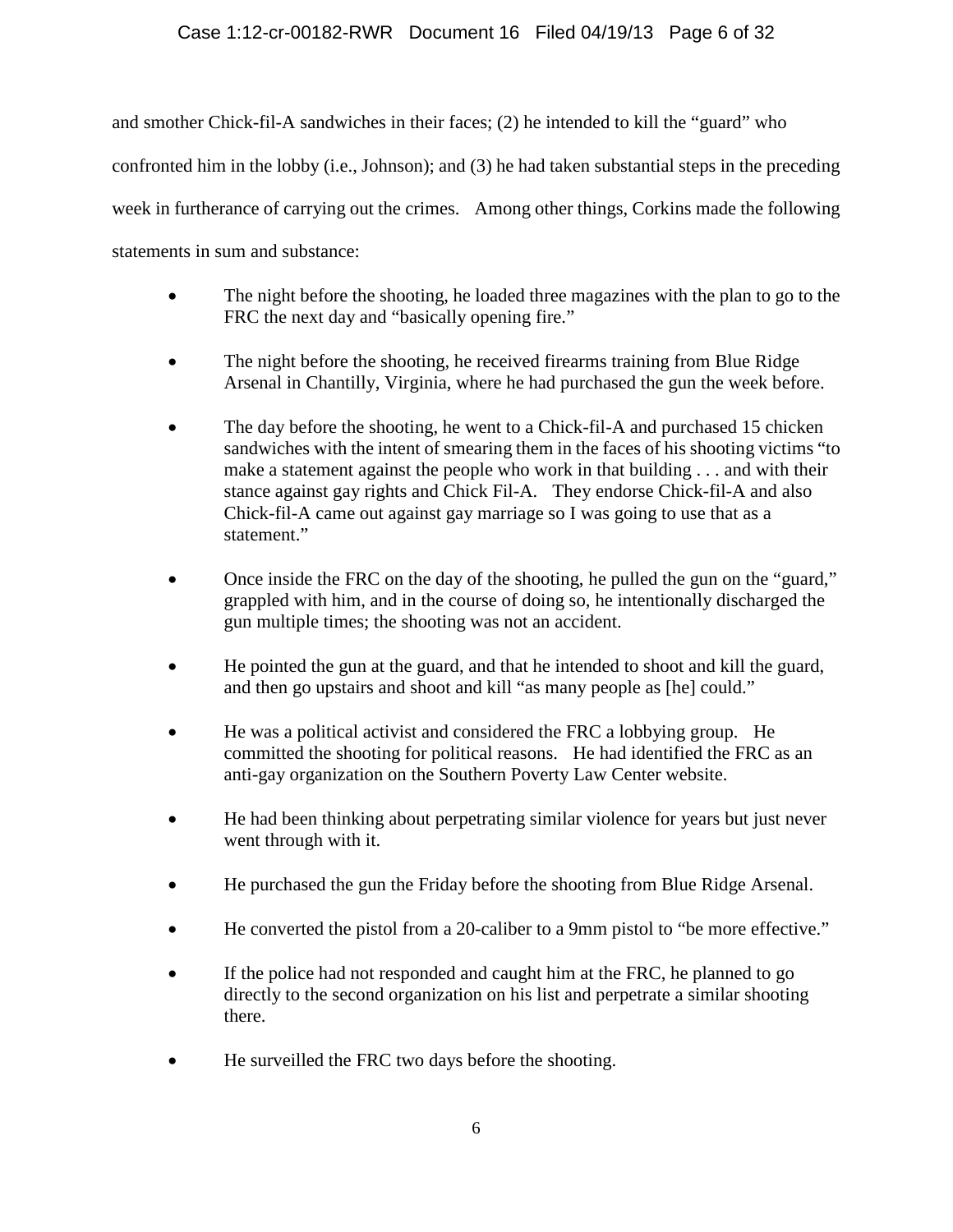### Case 1:12-cr-00182-RWR Document 16 Filed 04/19/13 Page 7 of 32

• He initially wanted to make a bomb but did not have the patience to do it.

Consistent with Corkins's statement, the FBI's subsequent investigation confirmed that the defendant did not act impulsively in committing the shooting. Rather, in the week before the shooting, the defendant methodically planned it by: (1) purchasing the firearm, (2) researching and surveilling his intended targets, (3) receiving firearms training, and (4) purchasing and employing other implements of the crimes.

#### The Gun Purchase

On Thursday, August 9, 2012, Corkins went to the Blue Ridge Arsenal in Chantilly, Virginia, to purchase a firearm. He looked at different pistols and ultimately decided to purchase the Sig Sauer P229 semiautomatic pistol, which he had converted from a 22-caliber to a 9 mm firearm. While there, a French television correspondent and her camera crew doing a piece on the ease with which firearms can be purchased in the United States filmed Corkins holding and pointing the P229 pistol, as well as identifying it by make and model to the correspondent. Corkins left and returned the next day, Friday, August 10, to pick up the pistol.

### The Selection and Surveillance of the FRC and Other Targets

Consistent with his statement to the FBI, a subsequent search of Corkins's family computer revealed that on the afternoon of Sunday, August 12, Corkins used the computer to visit the Southern Poverty Law Center's website, as well as the websites for the FRC and the second organization on his handwritten list. The FBI later recovered from Corkins's home several printed Mapquest and Google maps, dated August 12, 2012, for directions to the FRC and the second organization, as well as the pad of stationary paper used by Corkins to create his handwritten list of targets.

On the afternoon of Monday, August 13, Corkins rehearsed his planned trip to the FRC.

7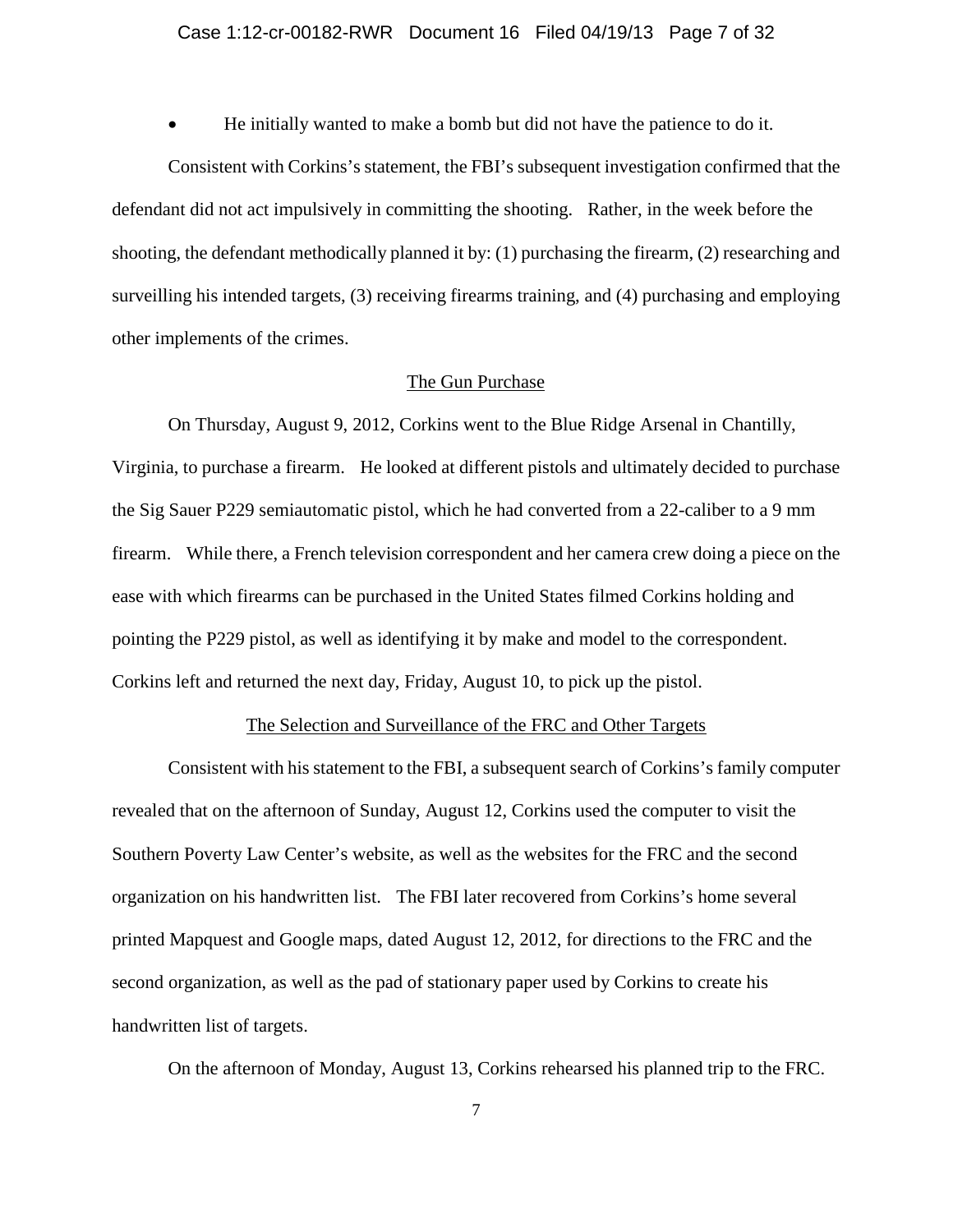### Case 1:12-cr-00182-RWR Document 16 Filed 04/19/13 Page 8 of 32

He drove his parents' car to the East Falls Church Metro stop, boarded the Metro train for downtown D.C., got off at the Gallery Place Metro stop, and walked to the FRC. Corkins went to the door of the FRC that afternoon, claiming to be there to meet someone, and giving the lobby receptionist, another FRC employee, a fictitious name. The FRC employee allowed Corkins access to the lobby area, but told him that there was no one in the building by that name after checking the employee directory. Corkins then left the building.

Obtaining Other Implements of the Planned Crimes at Chick-fil-A and K-mart

On the afternoon of Tuesday, August 14, Corkins went to a Chick-fil-A in Virginia to purchase the 15 chicken sandwiches. The FBI later recovered from Chick-fil-A a date-and time-stamped video and a store receipt of Corkins's purchase that afternoon.

Shortly after visiting the Chick-fil-A, Corkins went to a nearby K-mart in Virginia and purchased the black backpack he used in carrying out the offense. The FBI later recovered from K-mart a time-stamped video and a store receipt of Corkins's purchase that afternoon.

#### The Firearms Training

On Tuesday evening, August 14, Corkins received approximately two hours of firearms training with his newly-acquired pistol at Blue Ridge Arsenal. The FBI later recovered from Blue Ridge Arsenal a videotaped recording of Corkins engaged in shooting practice at the range that evening.

#### **Other Evidence Relevant to the Defendant's Intent**

Pursuant to 22 D.C. Code § 3151, et. seq., Assault with Intent to Kill and Attempted Murder are enumerated "Acts of Terrorism" if committed with the requisite intent. On August 15, 2012, the defendant assaulted Johnson and the FRC with the intent to intimidate or coerce a significant portion of the civilian population of the District of Columbia and/or the United States;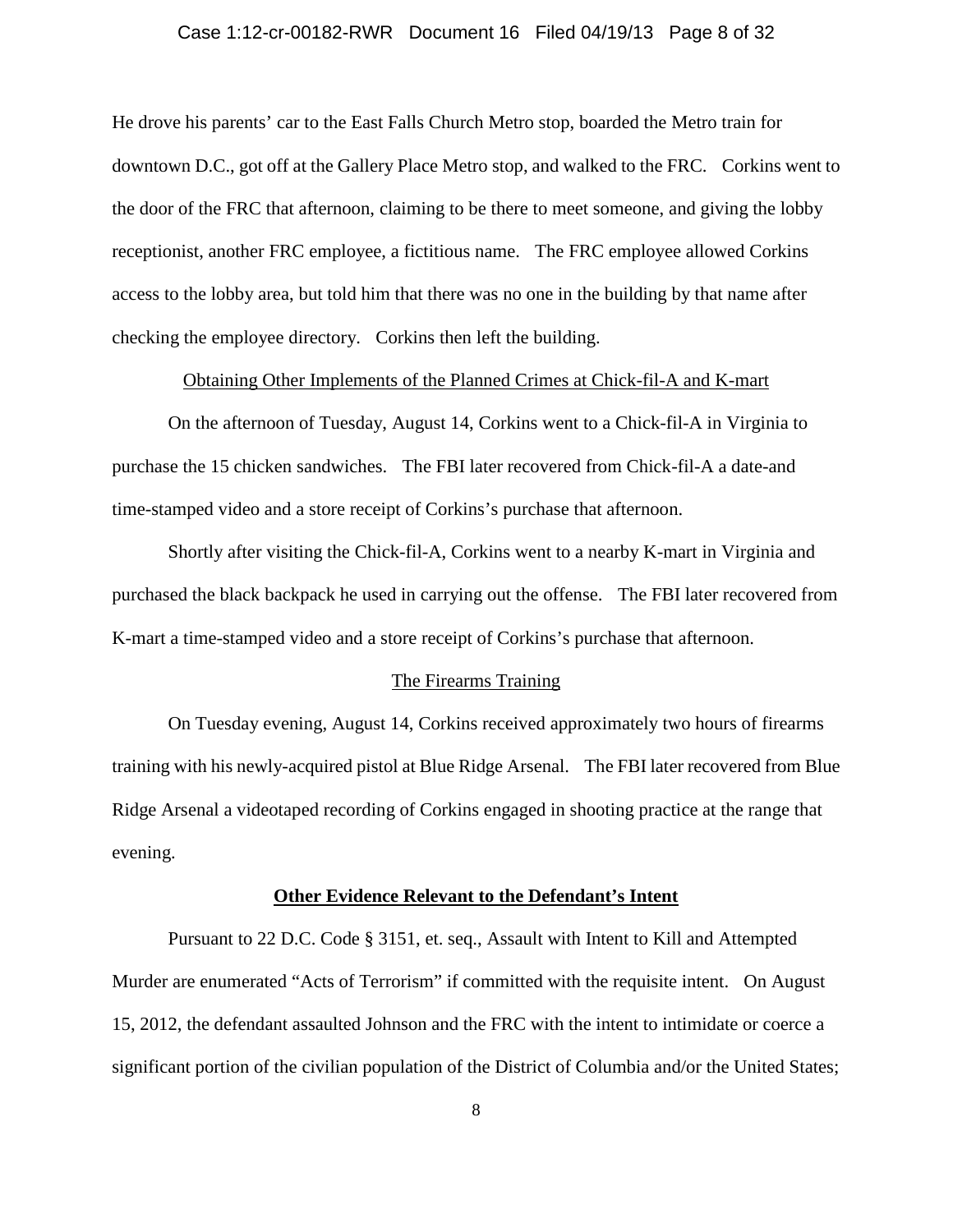### Case 1:12-cr-00182-RWR Document 16 Filed 04/19/13 Page 9 of 32

namely, any and all individuals associated with or supporting the FRC, like-minded organizations, or otherwise holding beliefs contrary to or advocating against gay marriage.

## **Limited Nature of Statement of Offense**

As explicitly acknowledged by the defendant, the Statement of Offense proffered at his guilty plea proceeding was not intended to constitute a complete statement of all facts relevant to this case. Rather, the limited purpose of that proffer was to demonstrate that there existed a sufficient legal basis for the defendant's plea of guilty to the charges of Interstate Transportation of a Firearm and Ammunition, Assault with Intent to Kill while Armed (Leonardo Johnson), and Act of Terrorism while Armed.

### **Other Facts Relevant to Sentencing**

In conjunction with the factual narrative set forth in the Statement of Offense, the government also asks that the Court consider the following evidence:

| Exhibit A        | FRC Video Footage (including "Clip #1," a compilation from three<br>different FRC cameras, as well as "Clip #2 and Clip #3," extended footage<br>of the two cameras within the lobby area of the FRC) |
|------------------|-------------------------------------------------------------------------------------------------------------------------------------------------------------------------------------------------------|
| Exhibit B        | Still Photographs from FRC Video Footage                                                                                                                                                              |
| Exhibit C        | Leonardo Johnson's Injuries on August 15, 2012                                                                                                                                                        |
| Exhibit D        | Crime Scene Photographs (with annotations)                                                                                                                                                            |
| Exhibit E        | Items in the Defendant's Wallet (including his "Target List")                                                                                                                                         |
| <b>Exhibit F</b> | Diagram of Crime Scene (with annotations)                                                                                                                                                             |
| Exhibit G        | X-ray of the Defendant's Backpack (taken by MPD Bomb Squad)                                                                                                                                           |
| Exhibit H        | The Defendant's Internet Searches for Blue Ridge Arsenal on August 7,<br>2012                                                                                                                         |
| Exhibit I        | French Film Crew's Video Footage of Blue Ridge Arsenal on August 9,                                                                                                                                   |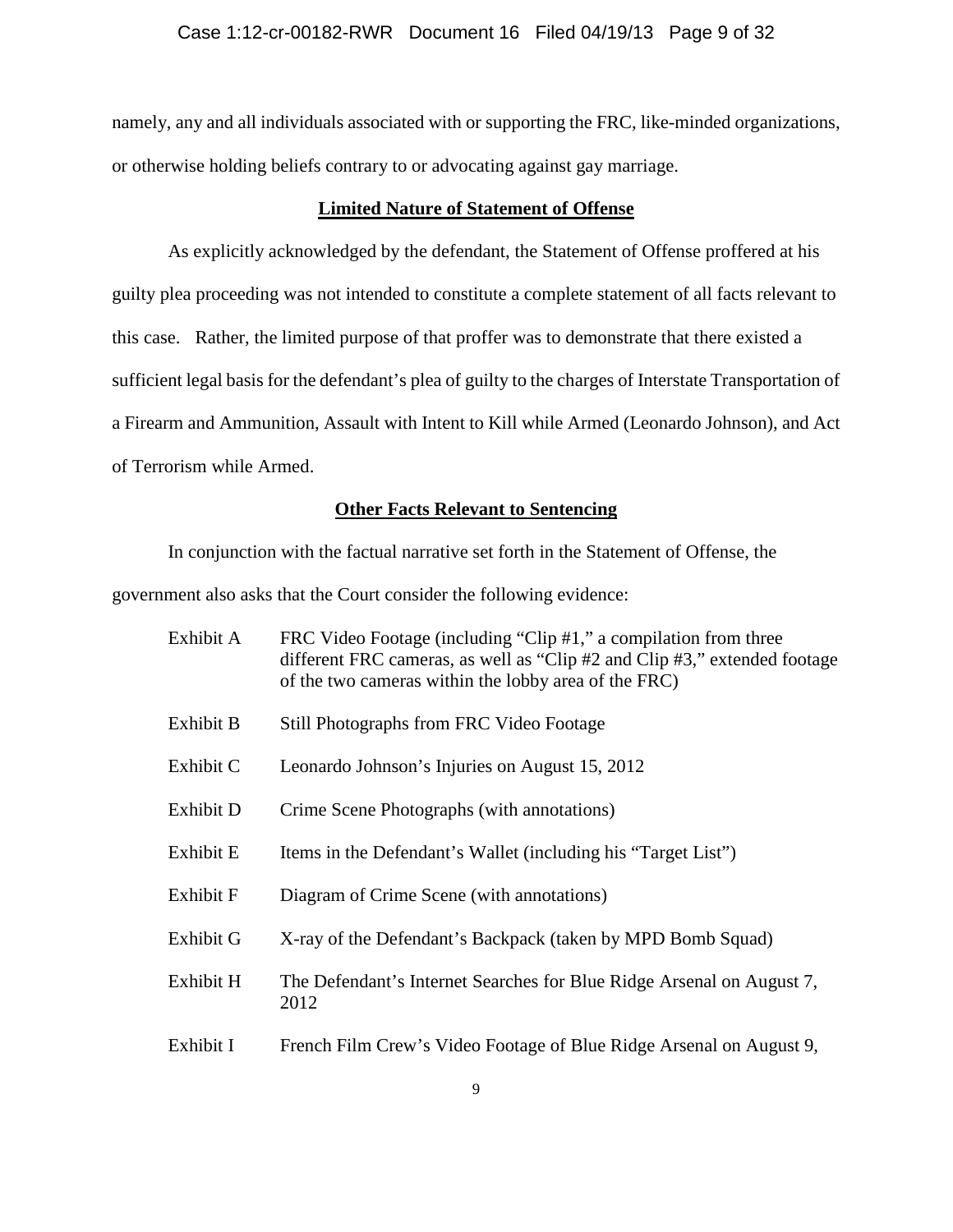2012 (showing the defendant shopping for and purchasing the semi-automatic pistol he used in the shooting)

- Exhibit J Still Photographs from French Film Crew's Video Footage of Blue Ridge Arsenal on August 9, 2012
- Exhibit K Gun Purchase Documents (showing that the Defendant purchased the firearm he used in the shooting from Blue Ridge Arsenal on August 9, 2012, and received it on August 10, 2012)
- Exhibit L The Defendant's Internet Searches on FRC and Another Entity on Target List on August 12, 2012
- Exhibit M Additional Evidence that the Defendant Surveilled FRC and Rehearsed His Plan on August 13, 2012
- Exhibit N Chick-fil-A Photographs from August 14, 2012 (showing the Defendant purchasing Chick-fil-A sandwiches brought to FRC)
- Exhibit O K-Mart Video Footage from August 14, 2012 (showing the Defendant purchasing backpack he used in the shooting)
- Exhibit P Still Photographs from K-Mart Video Footage and Receipt from August 14, 2012
- Exhibit Q Video Footage of Firearms Training at Blue Ridge Arsenal on August 14, 2012 (showing the defendant practicing with the firearm he used in the shooting)
- Exhibit R Still Photographs from Video Footage of and Documents from Firearms Training at Blue Ridge Arsenal on August 14, 2012
- Exhibit S East Falls Church Metro Stop Photographs and Record from morning of August 15, 2012 (showing the Defendant taking train to travel into D.C.)
- Exhibit T Photographs of the Defendant after his arrest on August 15, 2012
- Exhibit U Videotaped Statement by the Defendant to the FBI after his Arrest on August 15, 2012 (hereinafter, the "Def.'s Stat.")<sup>[4](#page-9-0)</sup>

<span id="page-9-0"></span> <sup>4</sup> The government has muted the sound in limited portions of the defendant's videotaped statement that make reference to personal identifying information of the defendant, his family members, and certain third parties. Similar redactions appear in the transcript (see Exhibit V).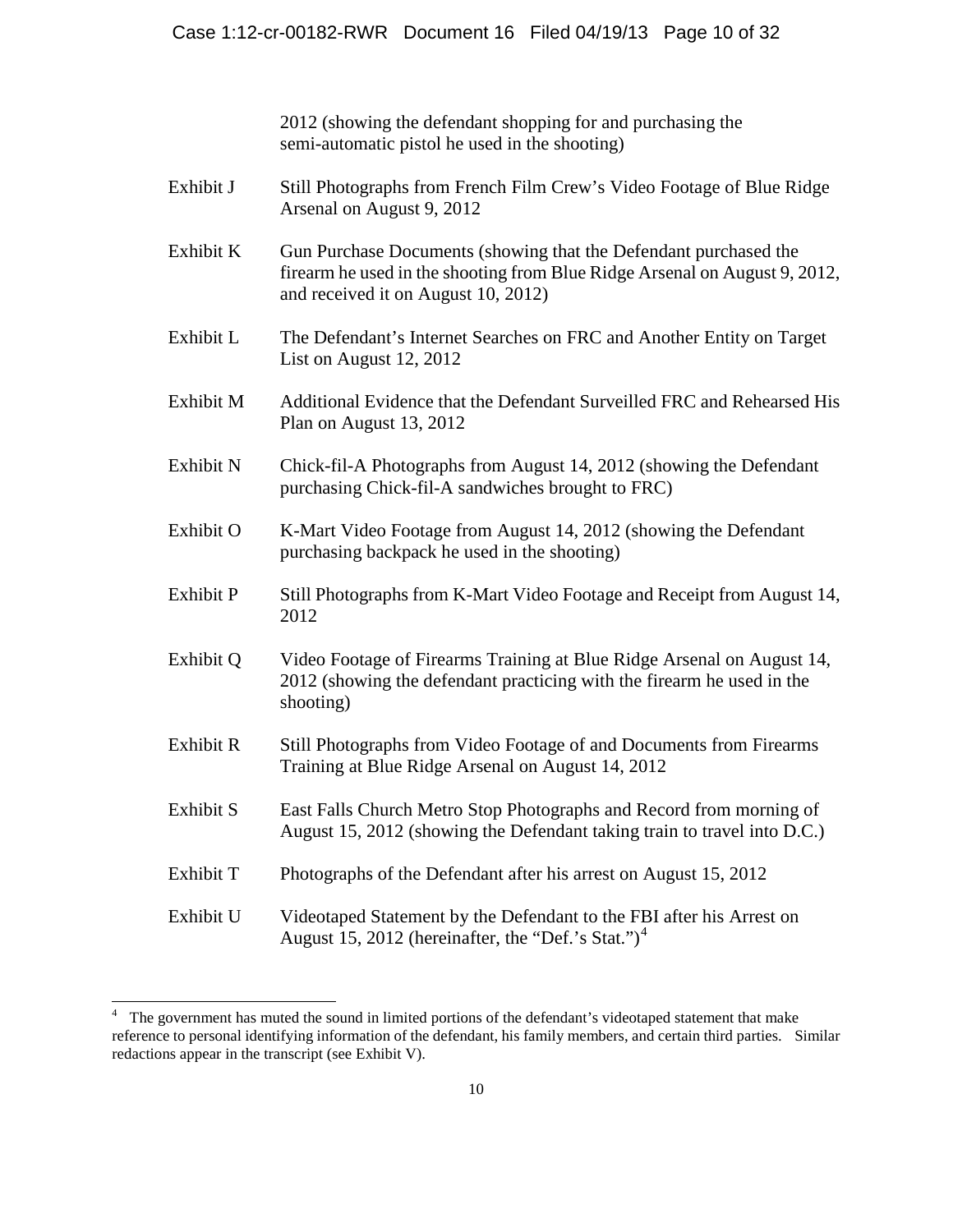- Exhibit V Partial Transcript of Videotaped Statement by the Defendant to the FBI after his Arrest on August 15, 2012 (hereinafter, the "Tr. Def.'s Stat.")
- Exhibit W Other Items Discovered in Search of the Defendant's Home (including stationery listing two Internet sites providing information on the making of improvised bombs)

### **Argument**

### **I. Introduction**

Consistent with the enormity of his crimes and intended consequences, the defendant pled guilty to committing an Act of (Domestic) Terrorism while Armed, Assault with Intent to Kill while Armed as to Mr. Johnson, and Interstate Transportation of a Firearm and Ammunition. The domestic terrorism and assault charges each carry maximum terms of imprisonment of 30 years, while the related firearms charge carries a maximum term of imprisonment of 10 years. Based on the following, the Government asks the Court to sentence the defendant to 20 years imprisonment on the Act of Terrorism while Armed charge, 15 years imprisonment on the Assault with Intent to Kill while Armed charge, and 10 years imprisonment on the Interstate Transportation of a Firearm and Ammunition charge, all sentences to run consecutive to one another. An effective sentence of 45 years imprisonment is warranted because the defendant committed several distinct crimes that targeted multiple victims. Moreover, such a sentence would appropriately punish the defendant for his actions, keep the community safe from him for the foreseeable future, and deter other would-be domestic terrorists and mass murderers from doing the same.

### **II. Legal Standards**

## **A. The D.C. Code Offenses – Act of Terrorism while Armed (Count IV) and Assault with the Intent to Kill while Armed (Count II)**

The D.C. Code offenses of Act of Terrorism while Armed and Assault With the Intent to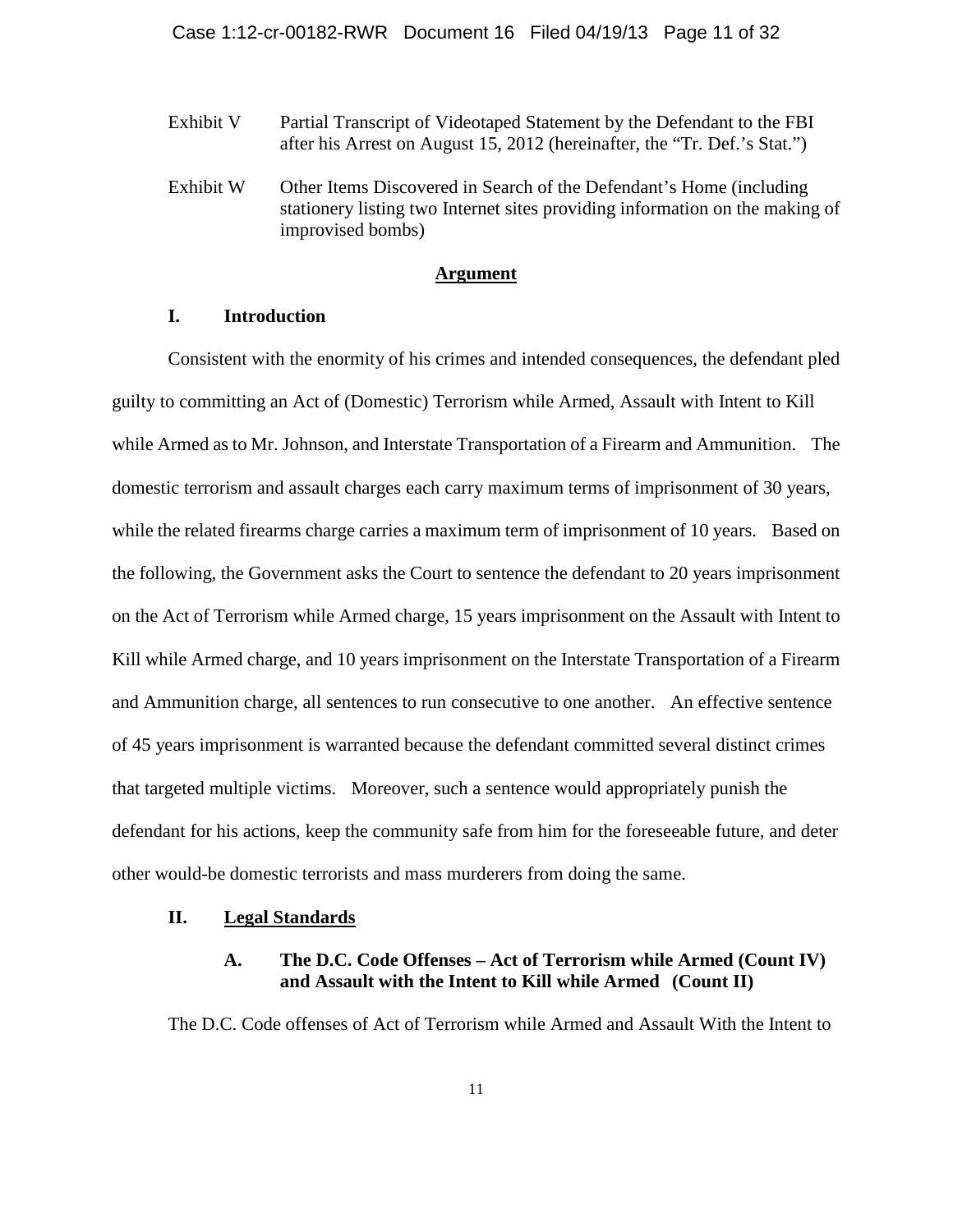### Case 1:12-cr-00182-RWR Document 16 Filed 04/19/13 Page 12 of 32

Kill while Armed each carry a penalty of not less than 5 years or more than 30 years imprisonment. D.C. Code §§ 22-401, 22-3152, 3153, and 4502 (2001 ed.). Moreover, the D. C. Sentencing Guidelines are entirely voluntary. Cook v. United States, 932 A.2d 506, 507 (D. C. 2007); District of Columbia Voluntary Sentencing Guidelines (2012) ("D.C.V.S.G.") §1.2.1 ("These guidelines are voluntary. This means that judges are not required to follow them. It also means that a lawful sentence cannot be appealed whether or not the judge complies with the guidelines or the procedures recommended in these instructions.")

Although it need not, even if this Court were to consult the D.C.V.S.G. in fashioning the sentences it will impose for the D.C. Code Offenses, the Court should consider other factors particularly relating to the Act of Terrorism while Armed charge. Fortunately, the planned attempt to commit a mass murder of innocents simply to send a political message is not a common occurrence in the District of Columbia. As a result, the D.C. Sentencing Commission has not yet specifically considered or assigned an offense level to the Act of Terrorism while Armed charge. The Group Four Offense assigned in the Presentence Report, therefore, is not a product of the Commission's careful deliberation and application of the sentencing factors to the specific offense. Rather, it is derived solely from application of a general residual clause in the D.C.V.S.G. See D.C.V.S.G., Appendix C and §2.2.8(b) (indicating that because the Commission has not yet ranked the Act of Terrorism while Armed offense, and it carries a statutory maximum penalty of 30 years, it should be treated as a Group Four Offense).

The resulting ranking of the Act of Terrorism while Armed offense as a Group Four Offense is nonsensical in light of the facts of this case and should be rejected. Namely, the offense of Act of Terrorism while Armed here involved the commission of the underlying offenses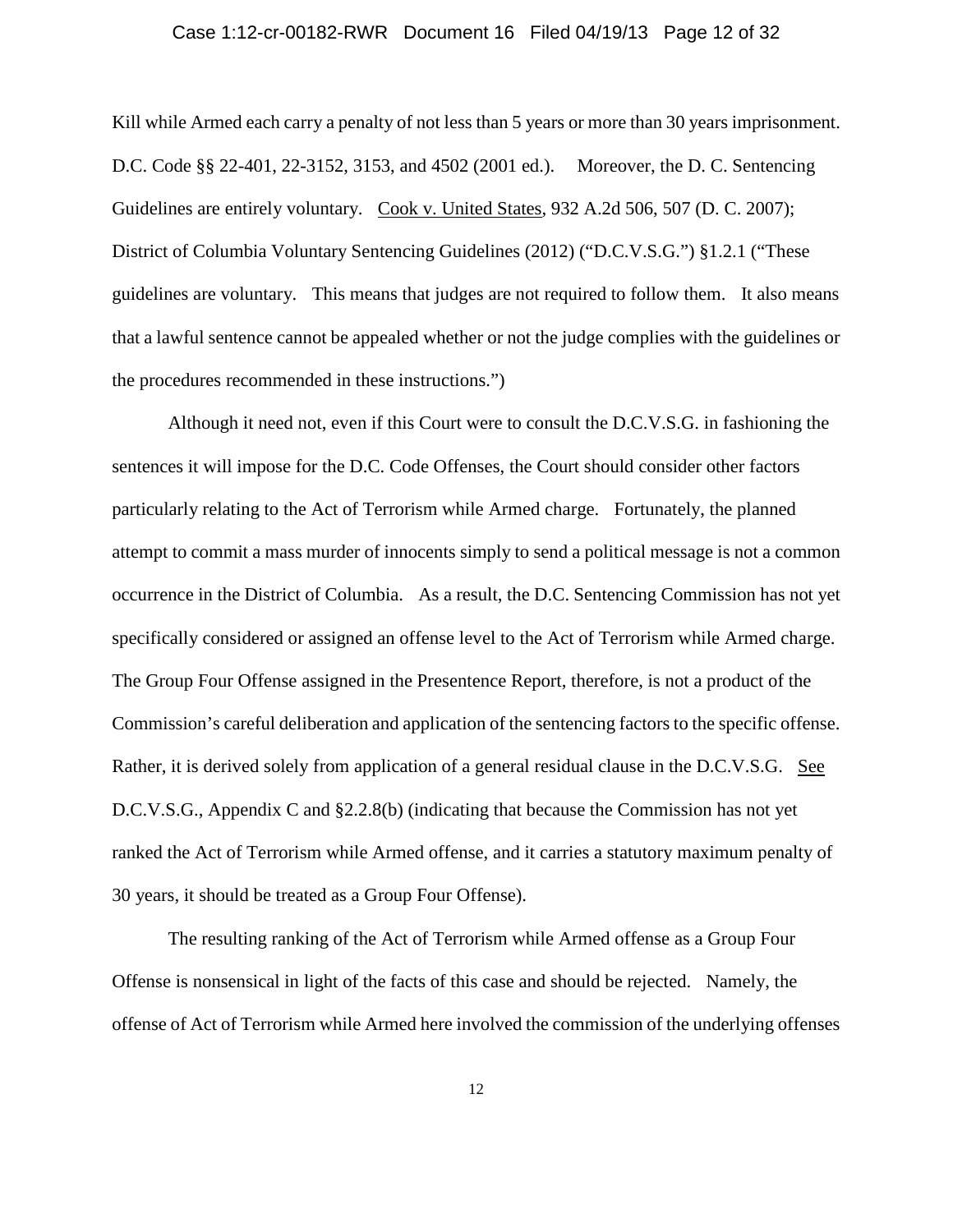### Case 1:12-cr-00182-RWR Document 16 Filed 04/19/13 Page 13 of 32

of Attempted Murder and Assault With Intent to Kill while Armed, plus doing so "intend[ing] to (A) Intimidate or coerce a significant portion of the civilian population of: (i) The District of Columbia; or (ii) The United States . . . ."). Although to our knowledge Attempted First Degree Murder has not been charged in the District of Columbia since the inception of the D.C.V.S.G, the D.C.V.S.G. specifically provides that an Attempt Crime of Violence while Armed is the same group offense level as the unarmed completed offense—in this case, an unarmed First Degree Murder, a Group One Offense. See D.C.V.S.G., Appendix C at C-4 and §2.1. As such, the Government submits that the Act of Terrorism while Armed offense should also be designated as a Group One Offense.<sup>[5](#page-12-0)</sup>

As calculated by the Probation Office, the defendant's D.C.V.S.G. range for the crime of Assault With Intent to Kill while Armed is 90-180 months and range for the crime of Act of Terrorism while Armed is 48-120 months. However, if the Court treats the Act of Terrorism while Armed offense as a Group One Offense, then the Act of Terrorism while Armed would have a D.C.V.S.G. sentence recommendation of 3[6](#page-12-1)0 months.<sup>6</sup>

Separate and apart from the calculated D.C.V.S.G. range for both offenses, the D.C.V.S.G. provides some additional guidance for imposing sentences in circumstances such as this one. First, pursuant to D.C.V.S.G. §5.2.2(4), the Court could depart upward from any recommended sentencing range for Counts Two and Four if it determines that the "crime committed or attempted was substantially premeditated, as evidenced by a high degree of planning or sophistication or planning over an extended period of time." D.C.V.S.G. §5.2.2(4). Second, pursuant to

<span id="page-12-0"></span> $<sup>5</sup>$  At a minimum, the Act of Terrorism while Armed offense should be designated as the same group offense level as</sup> the other underlying felony of Assault with Intent to Kill while Armed. If treated in this manner, both would carry the D.C.V.S.G. range of 90-180 months.

<span id="page-12-1"></span><sup>&</sup>lt;sup>6</sup> The range for a Group One Offense is 360-720 months, but the statutory maximum for the offense is 360 months.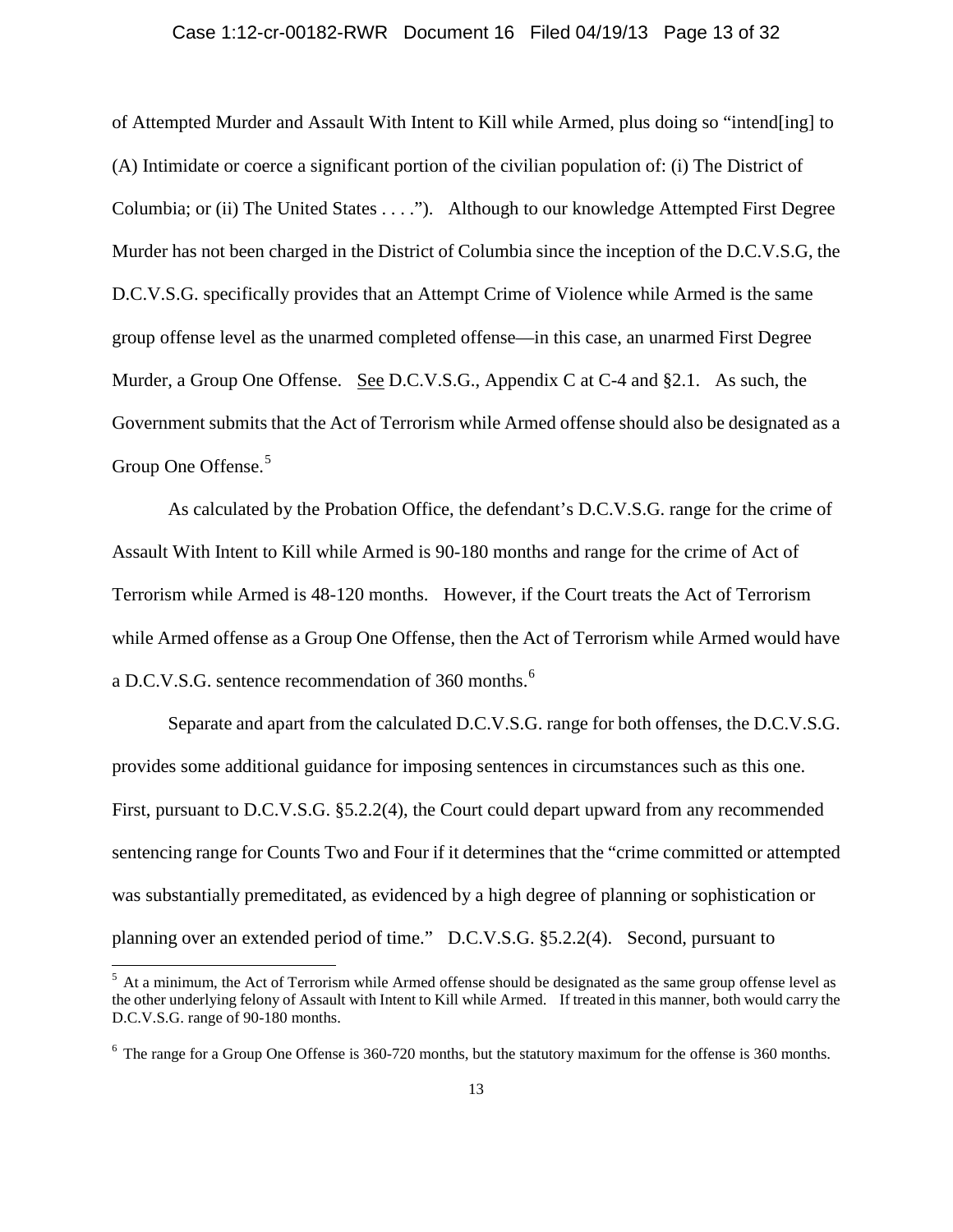D.C.V.S.G. §6.1, sentences for counts involving multiple victims in one event "must be imposed consecutively." D.C.V.S.G. §6.1.

Finally, pursuant to the Plea Agreement, the defendant acknowledged that his "entry of a guilty plea to the charged offenses authorizes the sentencing court to impose any sentence, up to and including the statutory maximum sentence, which may be greater than the applicable Guidelines range." See Plea Agreement at 5.

# **B. The U.S. Code Offense – Interstate Transportation of a Firearm and Ammunition**

The U.S. Code offense of Interstate Transportation of a Firearm and Ammunition (hereinafter, the "Firearm Offense") carries a penalty of not more than 10 years. 18 U.S.C. § 924(b). In United States v. Booker, 543 U.S. 220 (2005), the Supreme Court ruled that the United States Sentencing Guidelines are no longer mandatory. However, "[a]s a matter of administration and to secure nationwide consistency, the Sentencing Guidelines should be the starting point and the initial benchmark" for determining the defendant's sentence. Gall v. United States, 552 U.S. 38, 49 (2007). While, to be sure, "[i]n accord with 18 U.S.C. § 3553(a), the Guidelines, formerly mandatory, now serve as one factor among several courts must consider in determining an appropriate sentence," Kimbrough v. United States, 552 U.S. 85, 91 (2007), it remains the case that "the Commission fills an important institutional role: It has the capacity courts lack to 'base its determinations on empirical data and national experience, guided by a professional staff with appropriate expertise,'" id. at 574 (quoting United States v. Pruitt, 502 F.3d 1154, 1171 (10th Cir. 2007) (McConnell, J., concurring)). The Supreme Court accordingly recognized that, "[i]n the ordinary case, the Commission's recommendation of a sentencing range will 'reflect a rough approximation of sentences that might achieve § 3553(a)'s objectives.'" Kimbrough, 552 U.S. at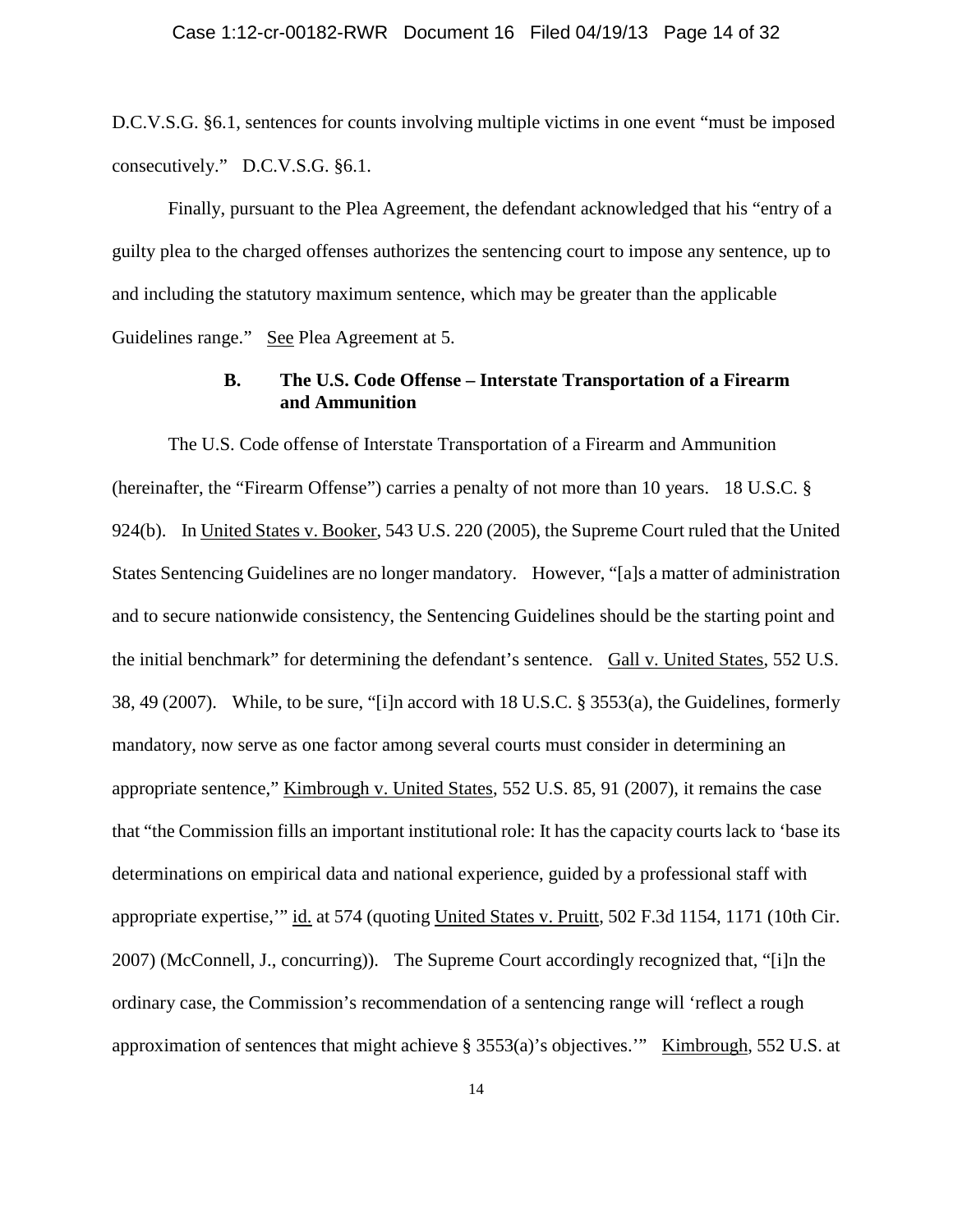#### Case 1:12-cr-00182-RWR Document 16 Filed 04/19/13 Page 15 of 32

89 (quoting Rita v. United States, 551 U.S. 338, 350 (2007)). As one member of this Court has held, "Booker requires judges to engage in a two-step analysis to determine a reasonable sentence." United States v. Doe, 413 F. Supp.2d 87, 90 (D. D.C. 2006) (Bates, J.)

[A] district court shall first calculate (after making the appropriate findings of fact) the range prescribed by the guidelines. Then, the court shall consider that range as well as other relevant factors set forth in the guidelines and those factors set forth in [18 U.S.C.] § 3553(a) before imposing sentence.

United States v. Hughes, 401 F.3d 540, 546 (4th Cir. 2005).

When weighing the § 3553(a) factors as part of its calculus of an appropriate sentence, the Court should consider not only the nature and circumstances of the offense and the history and characteristics of the defendant, but also the applicable sentencing objectives—that is, that the sentence: (1) reflect the seriousness of the offense; (2) promote respect for the law; (3) provide just punishment; (4) afford adequate deterrence; (5) protect the public; and (6) effectively provide the defendant with needed educational or vocational training and medical care. See 18 U.S.C. §  $3553(a)(1)$  and (2). In addition, the sentence should reflect "the need to avoid unwarranted sentence disparities among defendants with similar records who have been found guilty of similar conduct." 18 U.S.C. § 3553(a)(6).

The Probation Office has determined—and the government agrees—that the defendant's total adjusted offense level for the Firearm Offense is 34, his criminal history category is I, and his sentencing guideline range is 151-188 months. However, pursuant to 18 U.S.C. § 924(b) and U.S.S.G. § 5G1.1(a), the statutorily-authorized maximum sentence for the offense (i.e., 120 months) is greater than the minimum recommended guideline sentence of 151 months under the U.S.S.G. Therefore, the statutorily-authorized maximum sentence for the offense of 120 months shall be the guidelines sentence. Notably, the parties also agreed pursuant to the Plea Agreement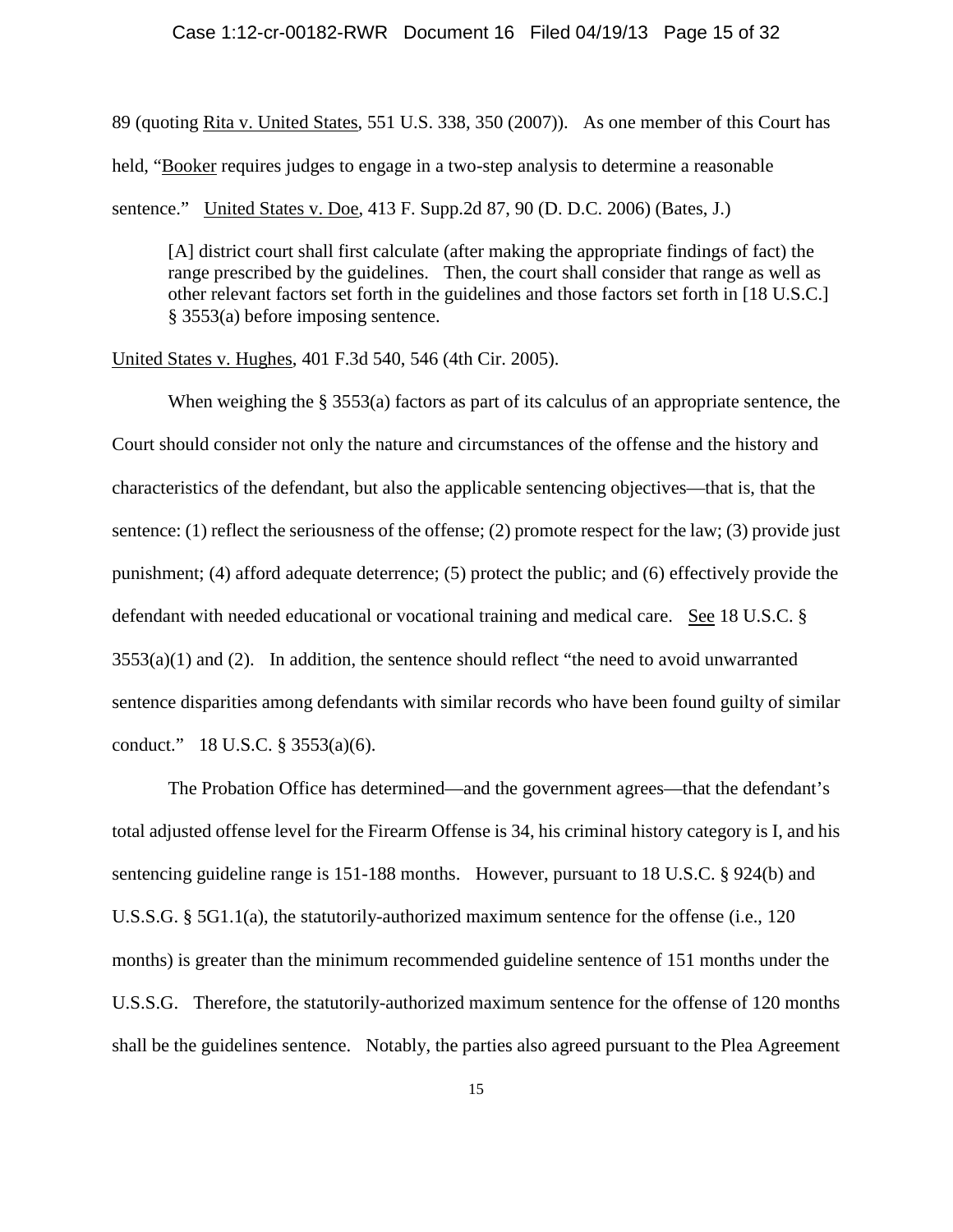### Case 1:12-cr-00182-RWR Document 16 Filed 04/19/13 Page 16 of 32

that "solely for the purposes of calculating the applicable range under the U.S.S.G., neither a downward nor upward departure from the Stipulated Guidelines Sentence for Count One set forth above [that is, 120 months] is warranted. Accordingly, neither party will seek any departure to the Stipulated Guidelines Sentence for Count One, nor will either party suggest that the Court consider such a departure." See Plea Agreement at 4.

### **III. An Analysis of the Factors Enunciated in 18 U.S.C. § 3553(a) Demonstrates that a Substantial Period of Incarceration Is Warranted**

### **A. The Nature and Circumstances of the Offenses**

Without question, on August 15, 2012, the defendant intended to commit a mass killing of innocent civilians. The defendant's detailed and thoughtful planning of the crimes and near success in carrying them out are sufficient in themselves to establish this disturbing truth. However, the defendant also freely acknowledged as much throughout his statement to the FBI afterwards. Indeed, but for the courageous acts of Mr. Johnson, who was seriously injured in the shooting, the defendant would have almost certainly succeeded in committing a massacre of epic portions. The overwhelming evidence in this case establishes that much and more.

## **1. The Defendant Intended to Commit Mass Murder**

The defendant clearly intended to kill as many people at the FRC as he could on August 15, 2012. By his own admission, the defendant had been thinking about perpetrating similar violence for years but had just never gone through with it. Tr. Def.'s Stat. at 9-10. On that day, the defendant went to the FRC to "basically open[] fire" and kill "as many people as I could." Tr. Def.'s Stat. at 1, 4, 6, 8. To do so, he armed himself heavily. Several days before the shooting, he purchased a P229 Sig Sauer semiautomatic pistol and had it converted to a 9mm pistol to "be more effective." Tr. Def.'s Stat. at 23. Upon entering the FRC lobby, the defendant had no less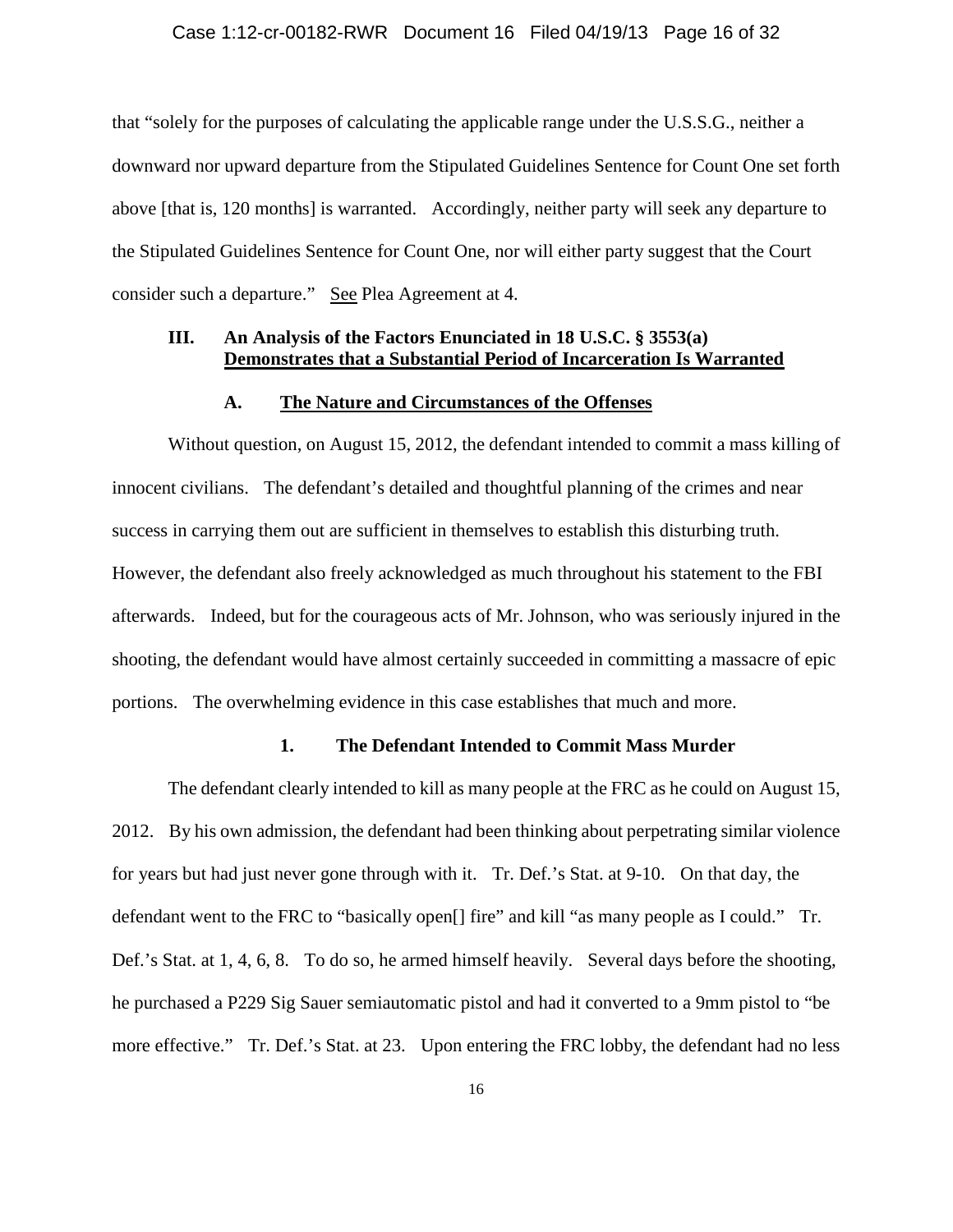### Case 1:12-cr-00182-RWR Document 16 Filed 04/19/13 Page 17 of 32

than 45 rounds of ammunition readily accessible to him—15 rounds loaded in the pistol itself, and 30 more rounds in two additional 15-round magazines in his front pocket—as well as another 50 rounds of ammunition in his backpack. Once at the front desk, the defendant retrieved the loaded pistol from his backpack, and pointed it directly at the upper chest and head of Mr. Johnson with the intent to kill him in order to carry out his evil rampage. See Exhibits A and B. Fortunately, Mr. Johnson had moved closer to the defendant in order to observe his actions. With the muzzle of the defendant's gun only inches from Mr. Johnson's face, he reached for the defendant in order to disarm him. During the approximately 30-second struggle with Mr. Johnson, the defendant acted on his well-developed convictions by firing his pistol three times (Tr. Def.'s Stat. at 8, 23), striking Mr. Johnson once and sending two other errant, yet equally dangerous, shots into the occupied lobby area.<sup>[7](#page-16-0)</sup> See generally Exhibit C. Fortunately, Mr. Johnson, faced with a life-or-death situation, fought back and succeeded in overpowering the defendant. Had Mr. Johnson failed, in all likelihood, numerous people would have lost their lives. The defendant acknowledged this afterwards by telling the FBI that he had planned to kill the people at the FRC and then rub Chick-fil-A sandwiches in their faces as a political "statement" of sorts. Tr. Def.'s Stat. at 3-5, 17. He also told the FBI that if the police had not responded and caught him at the FRC, he intended to go to the second organization on his target list and perpetrate a similar shooting there. Tr. Def.'s Stat. at 11-12.

### **2. The Defendant Meticulously Planned to Commit Mass Murder**

The extent of the defendant's prior planning further underscores his commitment to kill

<span id="page-16-0"></span> $^7$  As shown in the videotaped footage of the shooting, another FRC employee was working in the lobby area of the FRC when the defendant entered the premises that day. After hearing the first shot, that employee quickly went to the ground for cover and then proceeded to crawl on his knees and stomach in an effort to escape the danger.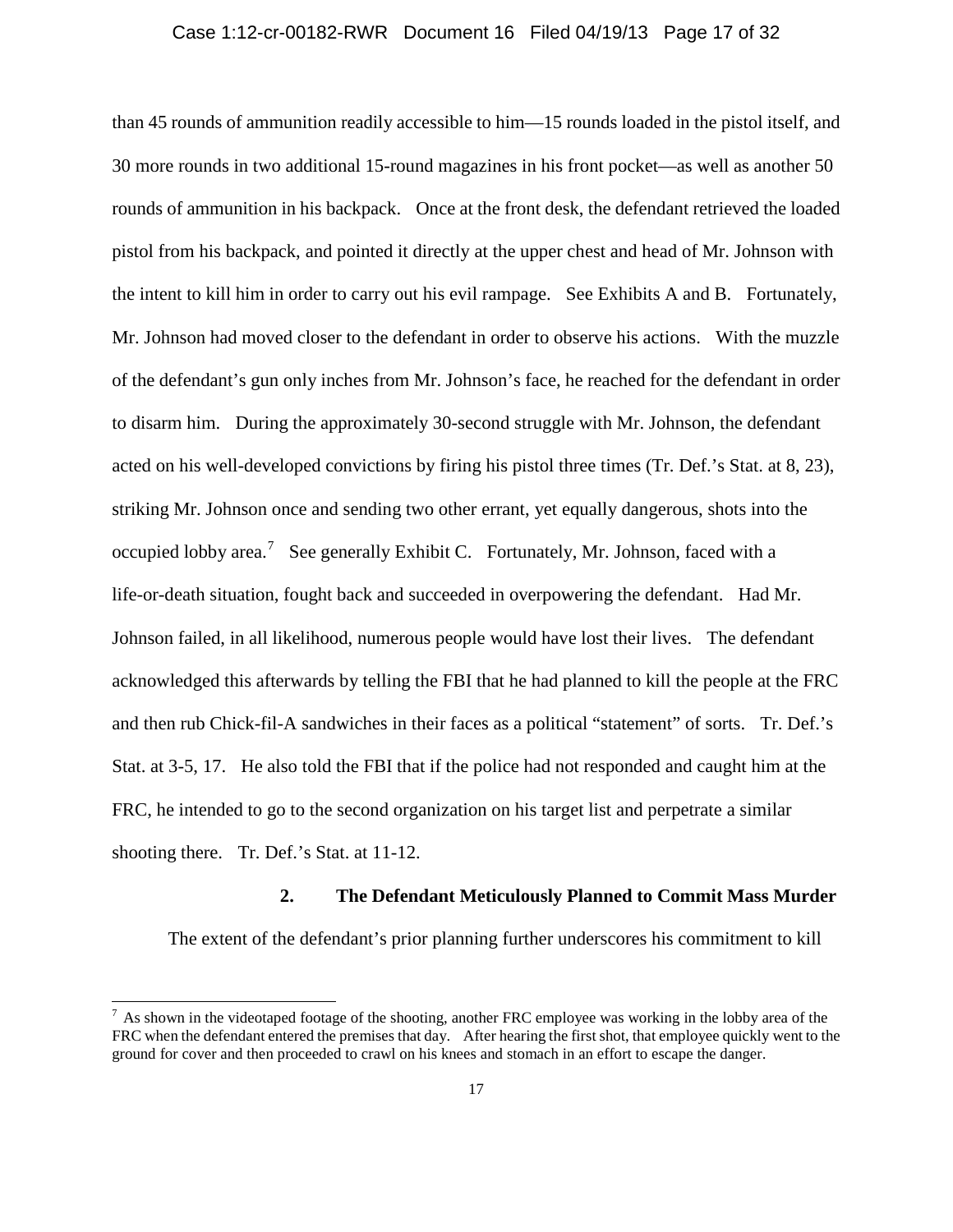### Case 1:12-cr-00182-RWR Document 16 Filed 04/19/13 Page 18 of 32

and terrorize those who disagreed with his beliefs. On August 7, 2012, a full **eight** days before the shooting, the defendant identified the Blue Ridge Arsenal in Virginia on the Internet as the place where he would procure the weapon and ammunition to perpetrate his crimes.<sup>[8](#page-17-0)</sup> See Exhibit H. Two days later, on Thursday, August 9, he went shopping there and picked out a semi-automatic pistol and a 9mm conversion kit. By coincidence, a French documentary film crew was also at the Blue Ridge Arsenal at the time and captured the defendant holding and pointing the P229 pistol he would ultimately purchase. See Exhibits I and J. Even a cursory viewing of the crew's raw footage shows the unassuming and business-like manner in which the defendant made his selection. He picked up the gun the very next day, along with his two hours of free firearms training on the practice range. See Exhibit K.

According to various accounts, the defendant spent the majority of the weekend interacting closely with members of his immediate and extended family at gatherings in southwestern Virginia and North Carolina. When he arrived home on Sunday, August 12, however, he returned to his planning. As indicated above and further established in the attached exhibits, over the next several days, the defendant: (1) selected multiple organizational targets based on their publically-held positions on gay marriage and gay rights (Exhibit L); (2) mapped their locations to facilitate his travel to those locations (Exhibit L); (3) created a consolidated list of these targets, often noting corresponding addresses (Exhibit E); (4) rehearsed, in its entirety, his planned trip to the FRC by driving to the East Falls Church Metro stop, taking the Metro train to the Gallery Place Metro stop, walking to the FRC, and obtaining entry to the controlled lobby area by falsely giving

<span id="page-17-0"></span> <sup>8</sup> In explaining his actions to the FBI, the defendant stated that he had been thinking about perpetrating similar violence "probably for years," and had even wanted to make a bomb, but "I didn't have the patience for it." Def.'s Stat. at [time]; [time].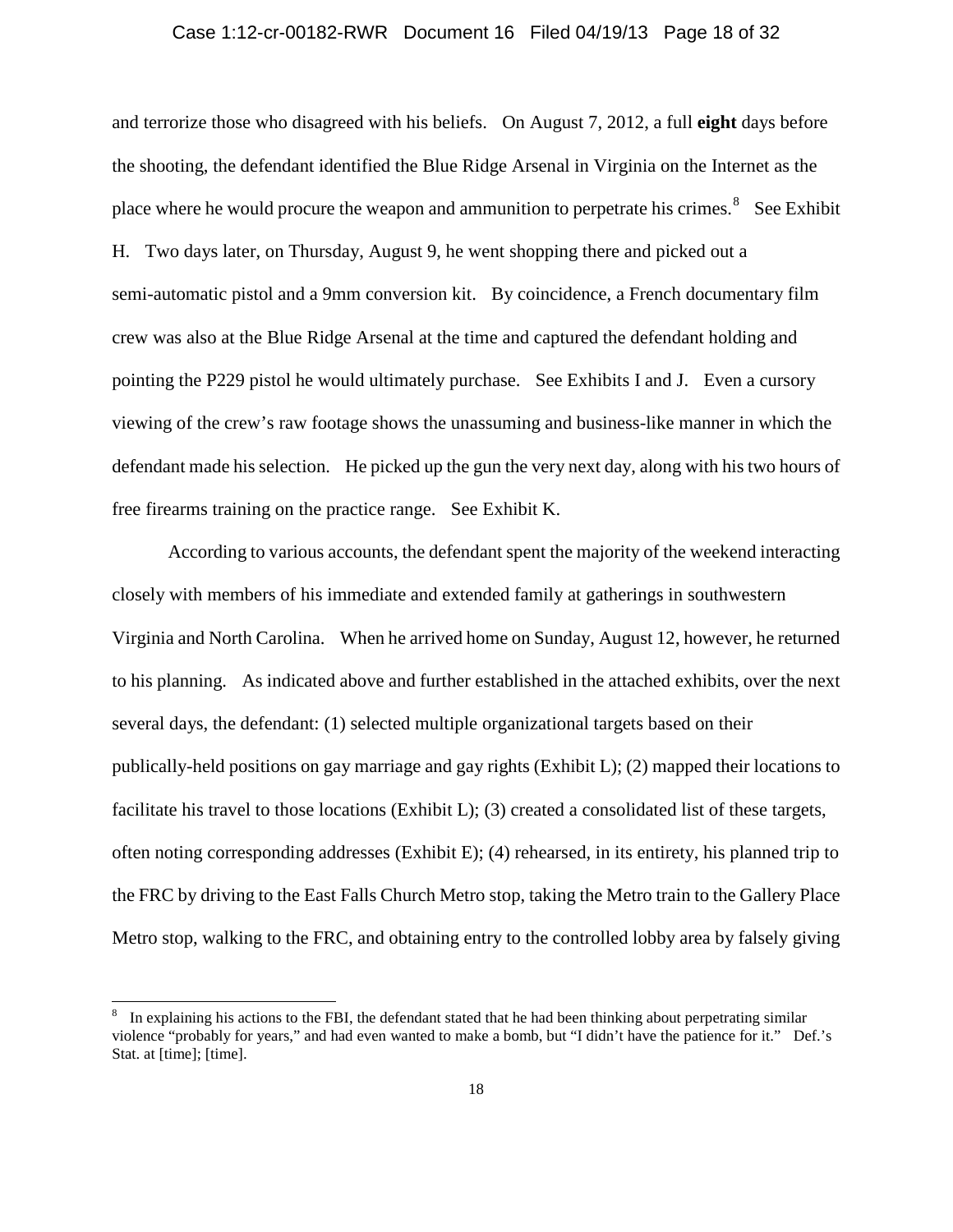### Case 1:12-cr-00182-RWR Document 16 Filed 04/19/13 Page 19 of 32

a fictitious name and claiming to be there to meet someone ("[j]ust basically trying to go over exactly what I was gonna do today" (Tr. Def.'s Stat. at 18; Exhibit M); (5) purchased the 15 Chick-fil-A chicken sandwiches as crude props to accentuate his "political statement" (Tr. Def.'s Stat. at 3-5, 17; Exhibit N); (6) purchased a new backpack to carry and conceal the loaded pistol, the extra ammunition, and the sandwiches while carrying out the offenses (Exhibits O and P); and (7) received approximately two hours of firearms training at Blue Ridge Arsenal and loaded his magazines the night before (Exhibits Q and R). At almost each step along the way, video cameras captured the quiet and deliberate manner in which the defendant undertook the various tasks. By observing the defendant's demeanor and interactions with others throughout this planning process, one can readily conclude that the defendant was motivated by a firm resolve and purpose. Indeed, under any application of the standard, the defendant's crimes were "substantially premeditated, as evidenced by a high degree of planning or sophistication or planning over an extended period of time." See D.C.V.S.G. §5.2.2(4).

## **3. Without Remorse or Repentance, the Defendant Used Violence to Advance his Political Cause**

Both at the crime scene and later in his statement to the FBI, the defendant made it abundantly clear that he knowingly and unrepentantly embraced violence as a means of garnering attention for his political agenda. After shooting Mr. Johnson and being subdued, he told Mr. Johnson, "It's not about you," it's about the FRC and its policies. And yet, the defendant intentionally shot and attempted to kill Mr. Johnson based solely on his apparent association with FRC.

FBI Agent: And this is so if he [Johnson] didn't grab it from ya, your, was your intention, it was to shoot him?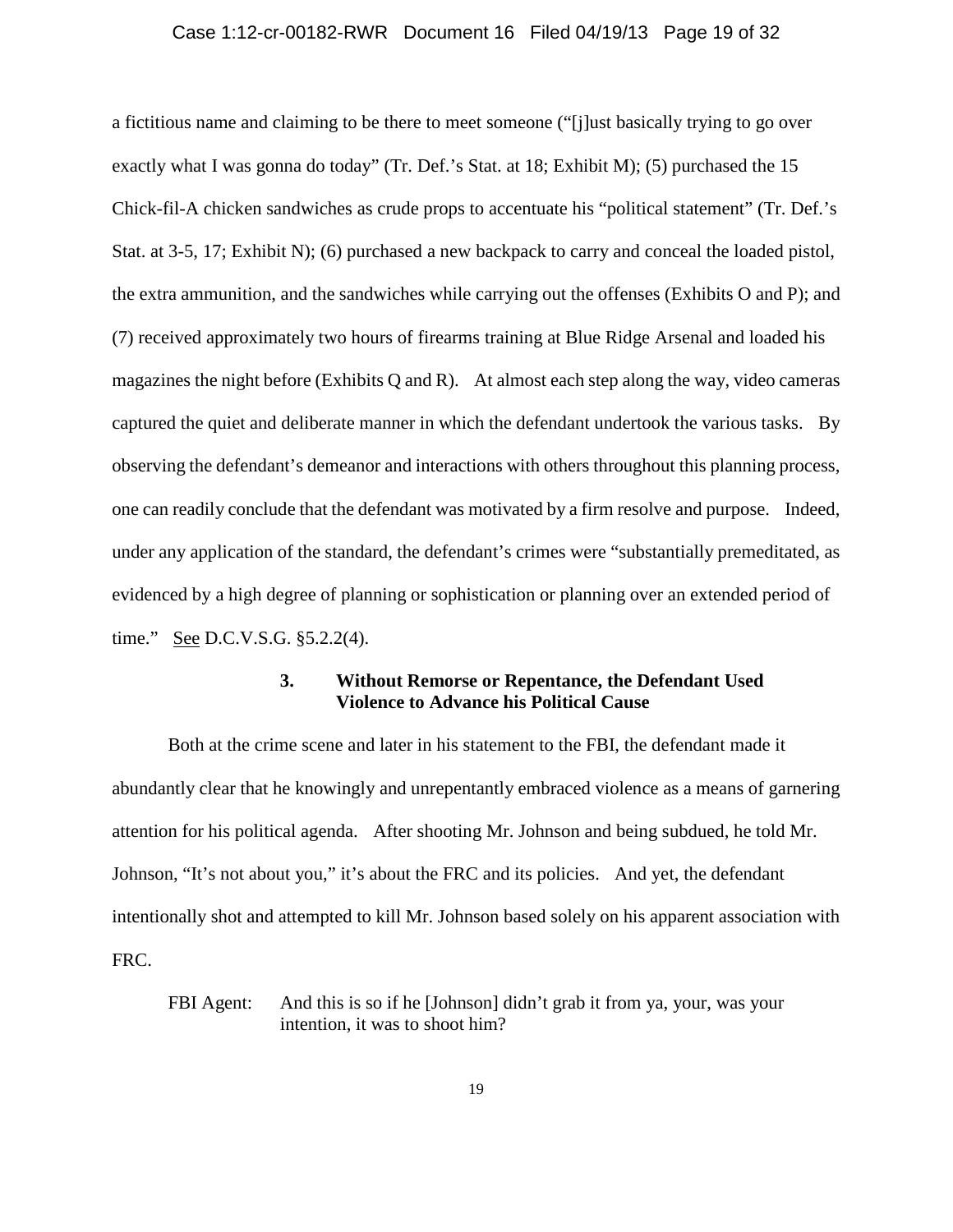- Corkins: I would have shot him.
- FBI Agent: And, and it was to kill him?
- Corkins: Yes.

\* \* \*

- FBI Agent: When you guys are struggling with the gun, how did the gun discharge?
- Corkins: I pulled the trigger.
- FBI Agent: You pulled the trigger? Okay. So it wasn't, it wasn't like you guys were struggling around the gun and the trigger just accidentally went off. You pulled the trigger?
- Corkins: Yeah.

Def.'s Stat. at [time].<sup>[9](#page-19-0)</sup>

While still on the crime scene, several MPD officers overheard the defendant repeat his motivation for the crimes: "I don't like the organization and what it stands for" and "I don't like these people, and I don't like what they stand for." See Statement of Offense at

4. Later, in his statement to the FBI, the defendant reiterated this disturbing justification:

| FBI Agent: | You said you wanted to make a statement.                                          |
|------------|-----------------------------------------------------------------------------------|
| Corkins:   | Yeah, it's basically a statement against the people who work in that<br>building. |
| FBI Agent: | Okay.                                                                             |
| Corkins:   | I consider myself a political activist.                                           |
| FBI Agent: | Okay.                                                                             |
| Corkins:   | And with their stance against gay rights and Chicken-fil-A, they endorse          |
|            |                                                                                   |

<span id="page-19-0"></span> $9$  The defendant later stated "I got a few shots off." Tr. Def.'s Stat. at 23. When asked how many, he replied, "I'm not sure, maybe around 3." Id.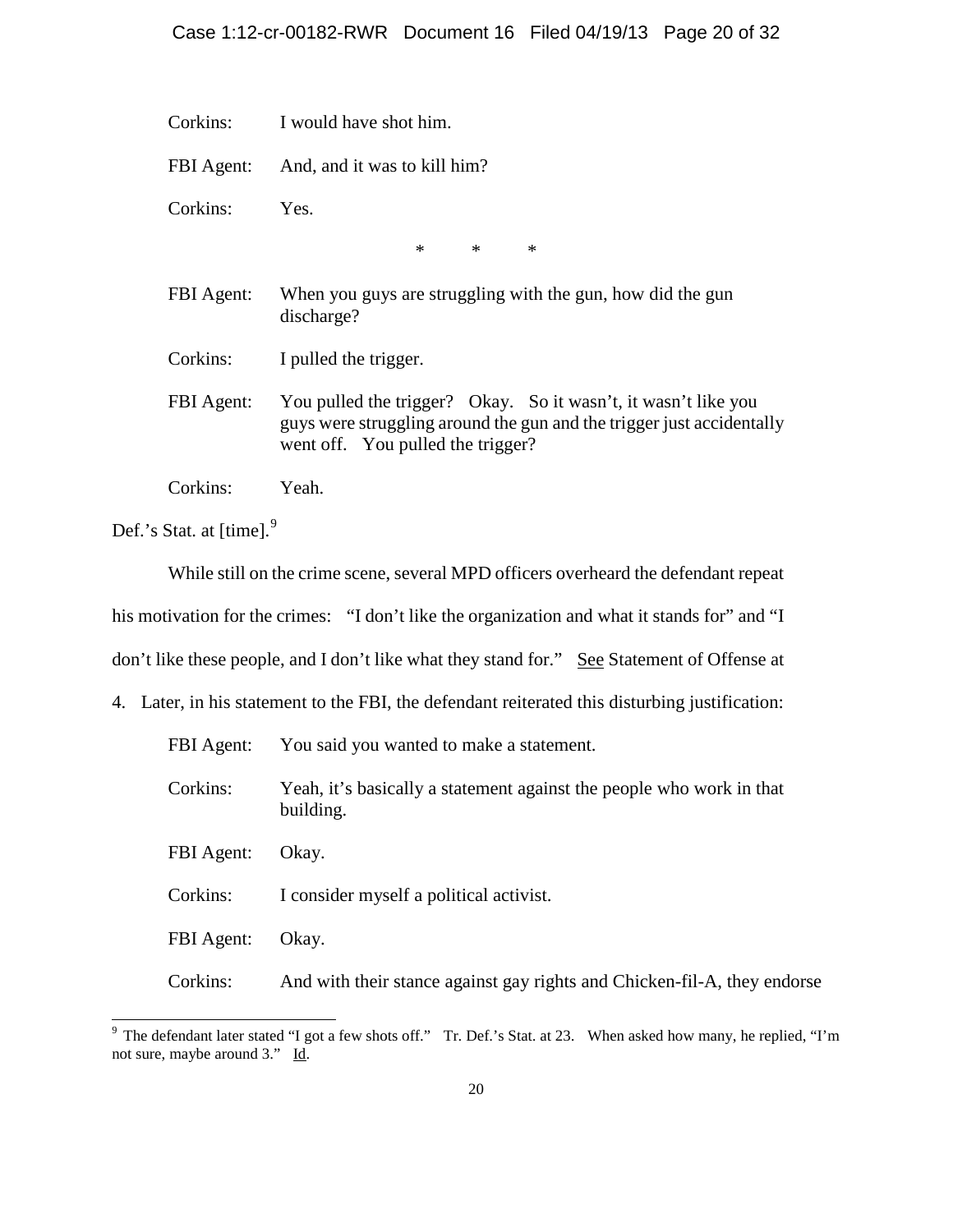Chicken-fil-A and also Chicken-fil-A [undecipherable] came out against gay marriage . . . so I was going to use that as kind of a statement.

### Tr. Def.'s Stat. at 3.

| FBI Agent: | And then if you would have killed him, what would you, you said,<br>you would have you were trying to             |
|------------|-------------------------------------------------------------------------------------------------------------------|
| Corkins:   | I would have gone upstairs. I wanted to go on the elevator and go<br>upstairs to the office part of the building? |
| FBI Agent: | And do what else?                                                                                                 |
| Corkins:   | Uh, kill as many people as I could.                                                                               |

Tr. Def.'s Stat. at 8.

At no time in his statement to the FBI did the defendant exhibit any remorse for the violence and terror he sought to effect at the FRC. Rather, when asked by the FBI what he thought should happen to him for committing the shooting, the defendant flatly replied, "Nothing." Def.'s Stat. at 1:02:25.

## **4. The Defendant Seriously Injured Mr. Johnson**

Mr. Johnson did not ask to be a hero on August 15, 2012; rather, the defendant forced him to become one. Fortunately for the other occupants of the FRC building, including another employee working in the lobby area at the time, Mr. Johnson met the threat head on and was ultimately able to overpower a very determined assailant. But for Mr. Johnson's heroic actions, the defendant would likely have killed or severely injured numerous people in the building that day. In acting, however, Mr. Johnson suffered a serious gunshot wound, the prolonged loss of the normal use of his arm, the ongoing need for medical attention, and countless other consequences.

In his victim impact statement ("VIS") to the Court, Mr. Johnson aptly summarized the adverse physical, psychological, and emotional impacts the defendant's violent attack has had on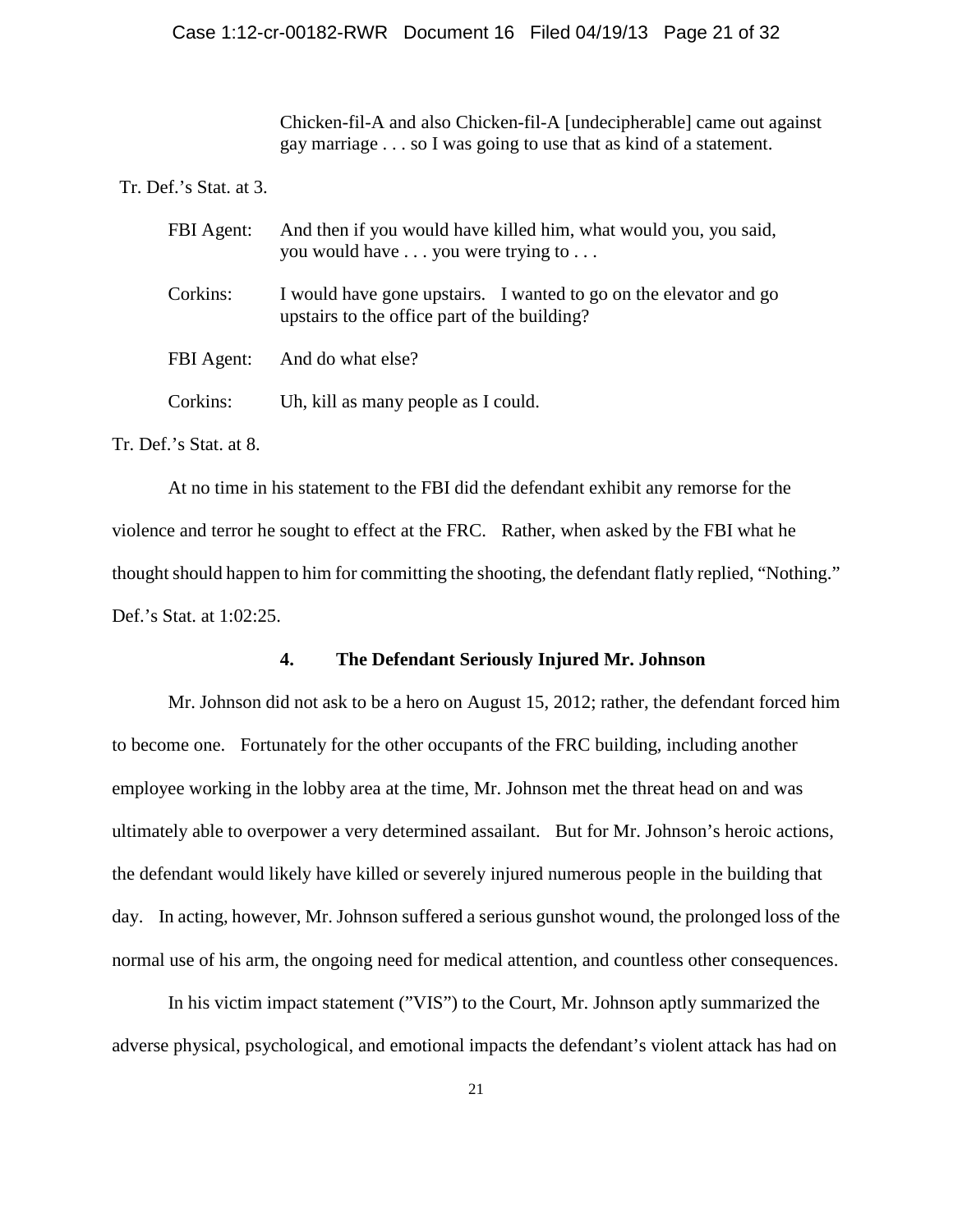### Case 1:12-cr-00182-RWR Document 16 Filed 04/19/13 Page 22 of 32

his life. He has undergone successive surgeries to treat the devastating gunshot injuries to his left arm, followed by additional emergent care for life-threatening blood clots that formed as a result and months of "grueling physical therapy sessions." Psychologically, Mr. Johnson regularly experiences anger and frustration at how the shooting has either materially inhibited or altogether ended his ability to perform important features of his job, participate in sports and workout (e.g., weightlifting), and consume some of his favorite foods and beverages—all aspects of life that he once enjoyed immensely. These feelings are fueled by what, as Mr. Johnson appropriately describes was "such a senseless crime. Many innocent people were going to be ruthlessly murdered and taken away from their families and friends forever with no remorse."

# **5. As the Intended Targets of the Defendant's Armed Attack, the FRC and its Employees Were Also Victims of Terrorism**

The FRC is a conservative lobbying group that, according to its own mission statement, seeks to "shape[] the public debate and formulate[] public policy that values human life and upholds the institutions of marriage and the family." It is a national non-profit organization with a staff of approximately 80 individuals, the majority of whom work at the FRC's headquarters building in Washington, D.C.

When the defendant entered and attacked the FRC headquarters building on August 15, 2012, approximately 50 FRC employees were working inside at the time. Leonardo Johnson and one other employee were in the lobby area, while the other FRC employees were working in dedicated office space on the upper floors of the building—a short elevator ride away. Ultimately, because Mr. Johnson interceded, many of the FRC employees did not learn about the attack until after Mr. Johnson had effectively thwarted it in the lobby area. Nonetheless, in the minutes, hours, and days to follow they would quickly learn either from their personal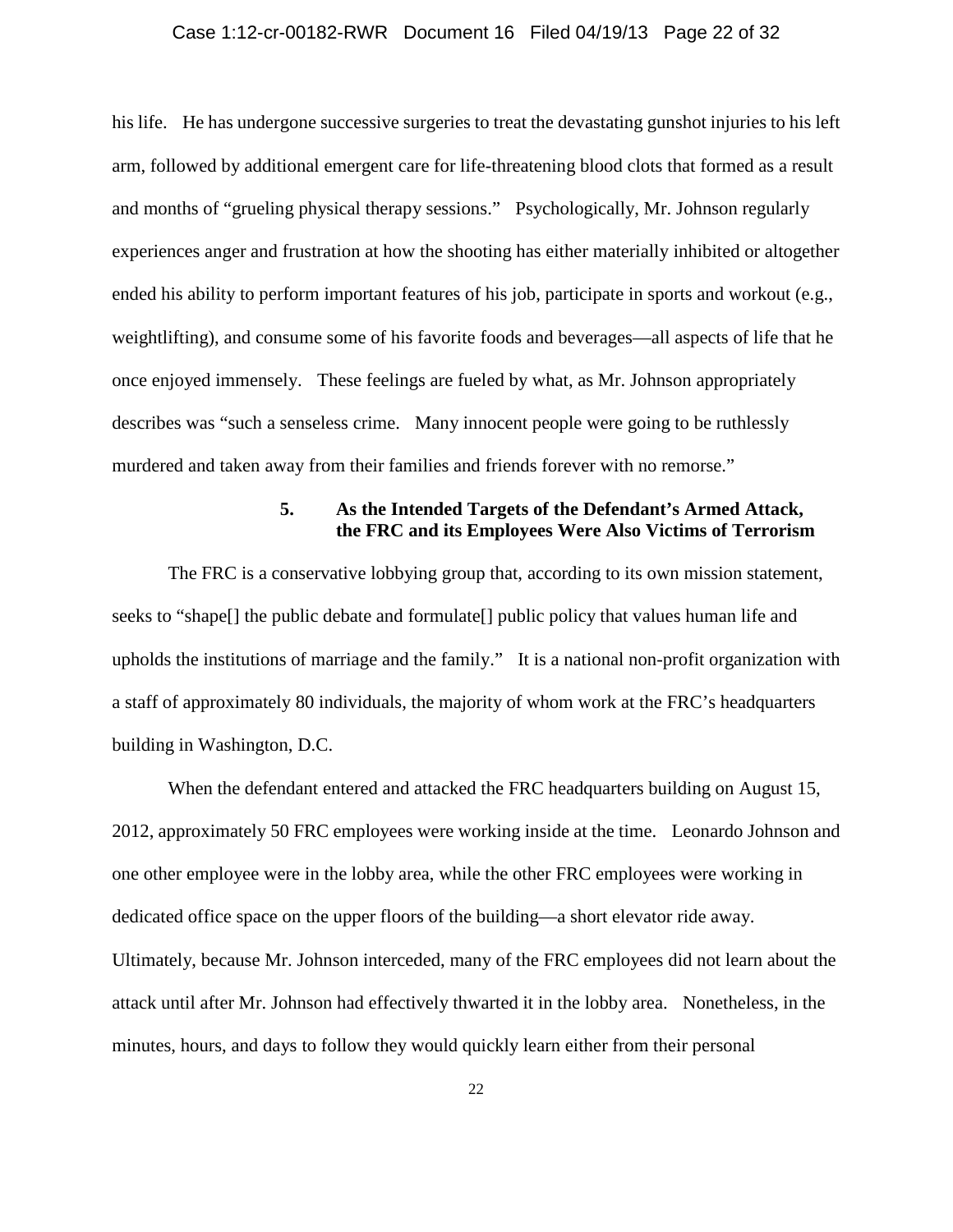#### Case 1:12-cr-00182-RWR Document 16 Filed 04/19/13 Page 23 of 32

observations or those of others how close and real the danger had been. In their victim impact

statements, the FRC and its employees describe how this new-found terror—generated by the

defendant's attack on the FRC—has invaded their personal security and otherwise peaceful daily

existences:

Every day, our staff has to deal with the fact that each of us was a potential victim. For those in our DC headquarters, we enter the building, walk past our armed security guards who were added after the shooting and pass the desk where Leo was shot. We are grateful for Leo's extraordinary actions, but are pained by his injury and pray for his full recovery. Yet every day many on our team are reminded of the attack and relive the trauma. Our family members are reminded every day that they may have lost a family member that day had Leo not intervened. And their worries continue, wondering about further violence.

VIS of FRC at 1.

On August 15, 2012, my life changed in a way that I would never wish on anyone. It was a bright sunny day, and I was on my way to a daily Mass at a nearby church. I was not anticipating walking out of an elevator to see the blood of a good friend of mine on the back of Mr. Corkins, while he was lying on the floor. In an instant, my sense of security was gone forever. . . . Mr. Corkins may not realize what he did to me that day. I have experienced nightmares in the days and months that followed, as well as the fear I have of certain popping sounds. The most lasting impact is the lack of security I feel on a daily basis, I am angered that this assault made me feel like I can never be safe at the office again.

VIS of FRC Staff Member #2 at 1.

My office—on an upper floor of the FRC headquarters—was far enough away from the action that, to be honest, I never even heard the shots that morning. I learned of the shooting only when colleagues appeared at my door and I saw from my window the arriving first responders. I quickly called my wife at home and assured her of my safety. She seemed calm, and, all things considered, appeared to absorb the shock of the situation well—or so we thought. The cracks would be masked that day, but would soon reveal themselves in a stress-induced illness that would drastically alter the daily life of my family.

VIS of FRC Staff Member #1 at 1.

Like every day I start my day with the expectation that my peace and personal security would be maintained and not be intruded upon. Yet, on that day those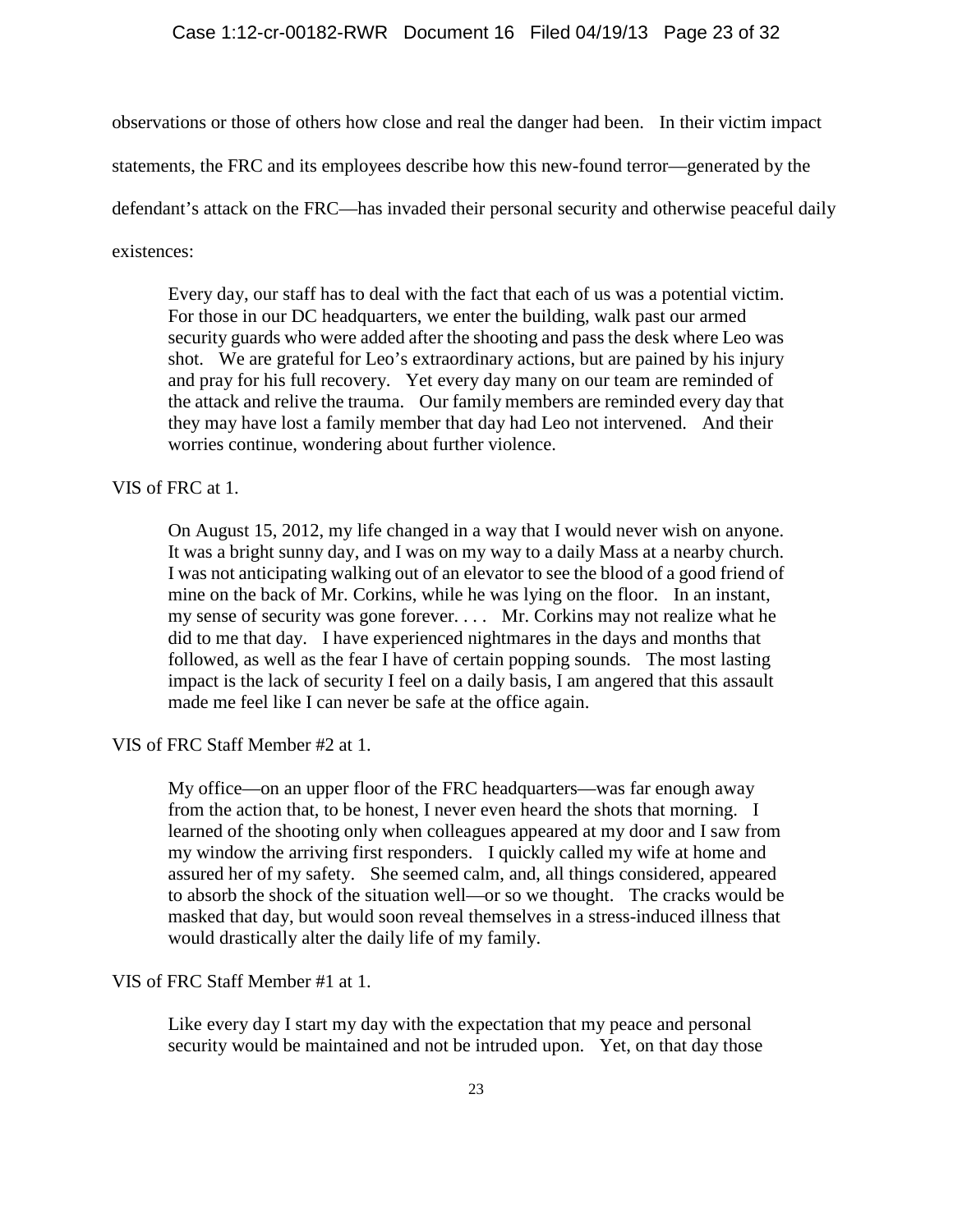#### Case 1:12-cr-00182-RWR Document 16 Filed 04/19/13 Page 24 of 32

things and more were abruptly and intrusively shattered. At that point, my every day privilege of returning home to family and friends safely were interrupted and my assurance of the same turned into doubt.

VIS of FRC Staff Member #3 at 1.

In short, while only Mr. Johnson was physically injured, numerous FRC employees sustained deeper and, arguably, more harmful psychological injuries. Namely, the persistent fear caused by knowing that someone had sought to unleash unimaginable carnage upon them solely because of their deeply-held moral and political beliefs.<sup>10</sup>

#### **B. The History and Characteristics of the Offender**

The defendant is an intelligent and educated man, who was raised by a loving family. His incarceration will no doubt be a hardship on them, and the government sympathizes with their situation. There is, however, nothing that indicates that the burden on the defendant's family will be any different from that of the burden borne by the family of other violent criminals.

According to the Probation Office, the defendant is receiving ongoing mental health treatment. In large part, the defendant's attending physicians appear to have treated the defendant through a combination of prescription medications and periodic counseling sessions. Although the defendant appears to suffer from bouts of severe depression and unidentified "psychosis," there is absolutely nothing to indicate that the defendant did not fully comprehend what he was planning and sought to accomplish in the shooting perpetrated at the FRC. Instead, the detailed nature of his planning and execution reveal the deliberate and clear-headed manner in which the defendant acted in this case.

<span id="page-23-0"></span> $10$  The FRC, as an organization, has detailed the compensatory damages it seeks in the worksheet attached to its organizational victim impact statement. The government asks the Court to order the defendant to pay restitution for all reasonably foreseeable costs to the FRC resulting from his criminal conduct.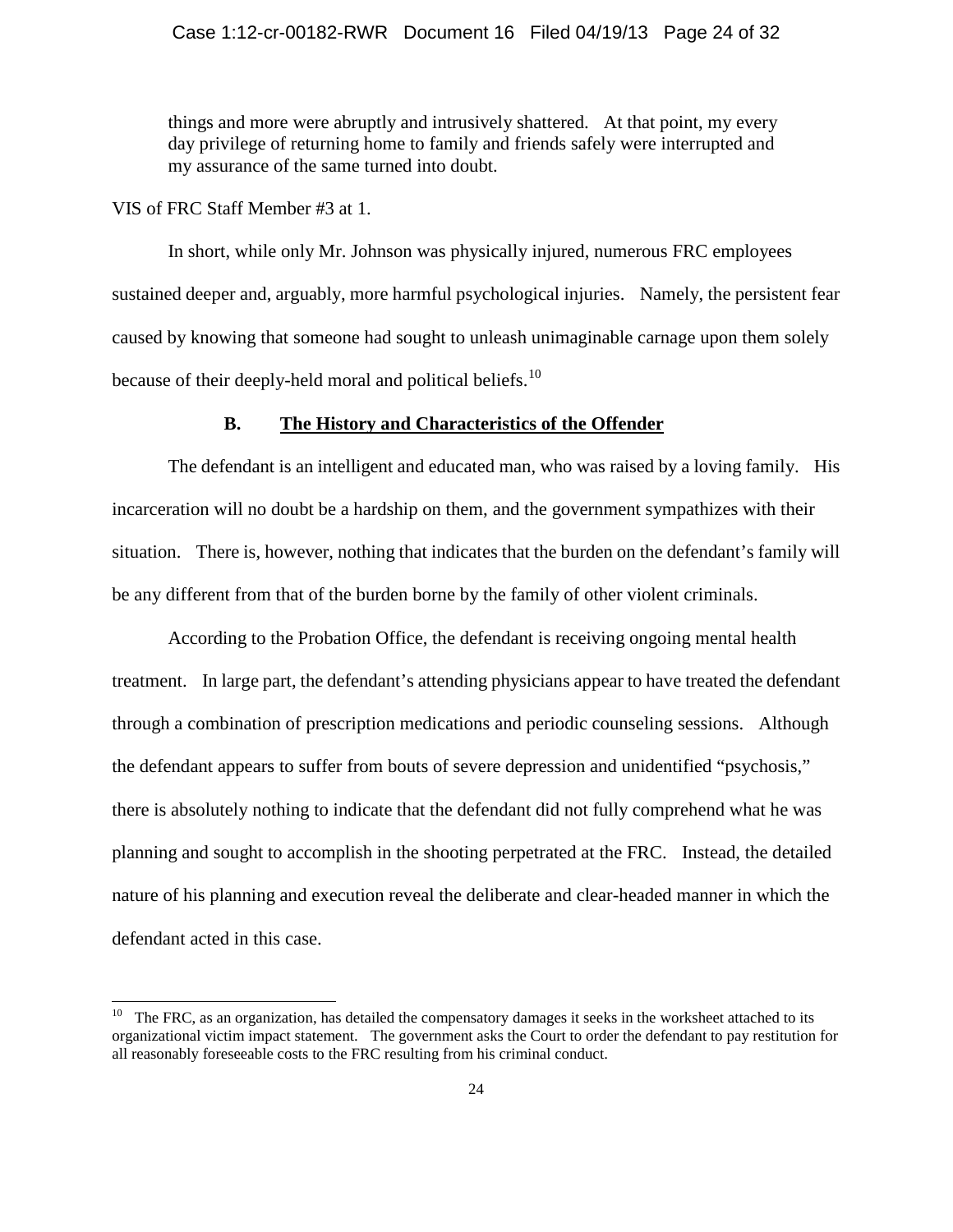### Case 1:12-cr-00182-RWR Document 16 Filed 04/19/13 Page 25 of 32

In short, the Government submits that the defendant's personal history and his family situation do not present uniquely mitigating circumstances such that they should materially impact his sentence.

# **C. The Need to Promote Respect for the Law, to Provide Just Punishment, to Afford Adequate Deterrence, and to Protect the Public**

Imposing a substantial term of imprisonment in this case is absolutely necessary to promote respect for the law, provide just punishment, afford adequate deterrence, and serve to protect the public from the defendant. Standing alone, the violence the defendant wrought was reprehensible and warrants a significant term of imprisonment. And yet, his conduct was exponentially more egregious in that he employed violence instead of accepted forms of expression—that is, free speech, peaceful protest, and the democratic process—to advance a political cause. This was exactly what the D.C. Council was seeking to punish and deter in criminalizing acts of domestic terrorism such as this.

The District of Columbia's Omnibus Anti-Terrorism Act of 2002 defines an Act of Terrorism as "an act or acts that constitute a specified offense [e.g., Assault with Intent to Kill and Attempted Murder] . . . that are intended to (A) intimidate or coerce a significant portion of the civilian population of: (I) The District of Columbia; or (ii) The United States . . . ." 22 D.C. Code § 3152. There is no case law interpreting or defining "intimidate or coerce a significant portion of the population." However, the relevant legislative history provides some additional insight into what the D.C. Council meant:

By "intimidate or coerce" a population, the Committee intends to capture violent acts that are committed with the specific intent of purposely inspiring fear and intimidation among a population, in much the same way Americans have been affected by the September 11, 2001 attacks. As noted in the beginning of this report, the effects of terrorist crimes reach beyond the immediate victims and their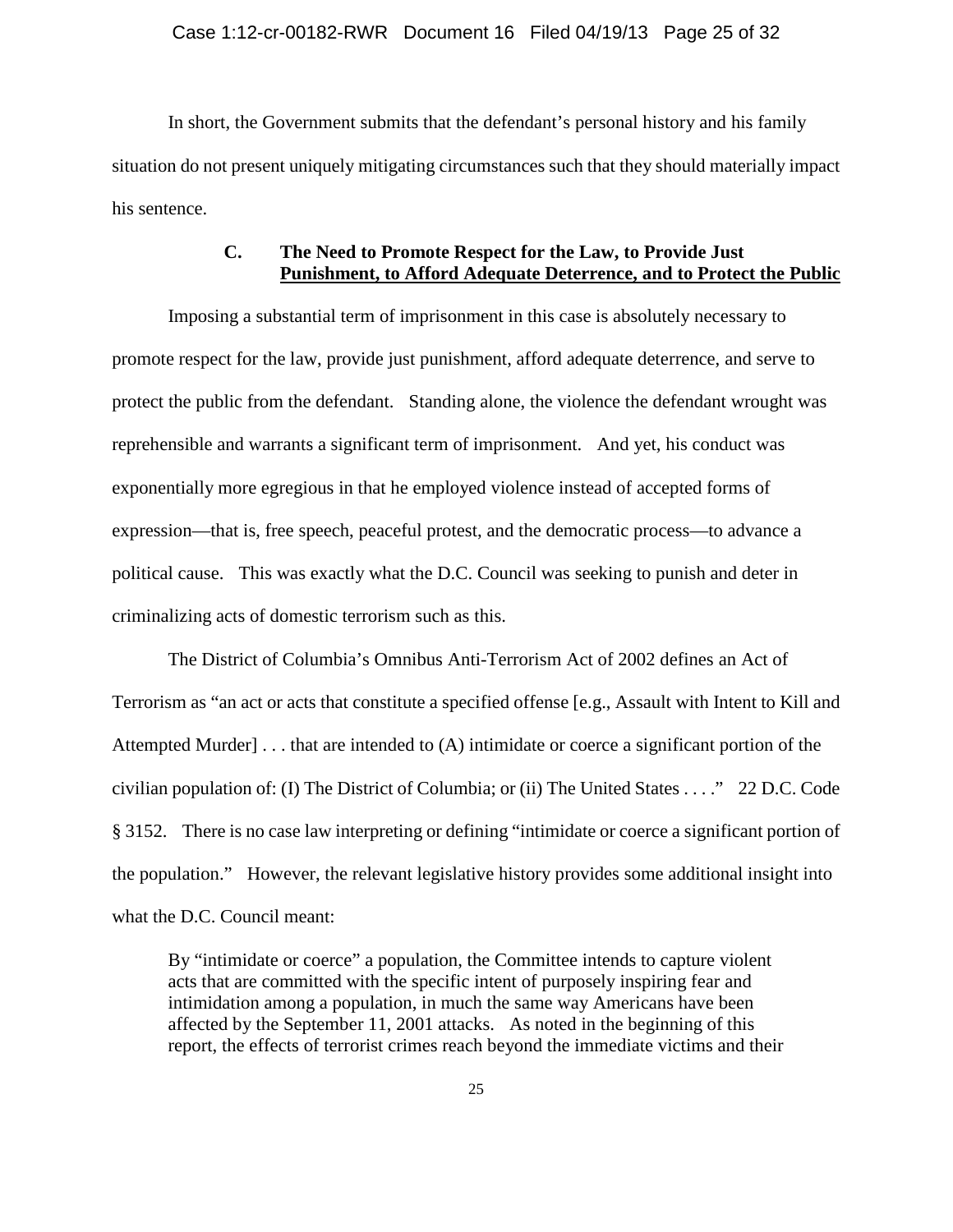families to affect broader populations of people. The purpose of Title I of this legislation is to punish the perpetrators of terrorist crimes who have an agenda that goes beyond the specified offense itself and that perpetuates a broader attempt to intimidate a population or to influence the policy or conduct of government.

By using the term "significant portion of the civilian population," the Committee intends to capture violent acts that affect not only the entire populations of the District or the United States, but also a substantial number of people within those populations, or entire subsets, discreet groups, or communities of people. This would include, for example, violent acts that are meant to intimidate or coerce the District's Jewish or African American communities, either the entirety of those communities or a portion of them. A further example of a significant portion of the population could be a portion of the community with an identifiable political association, for example, republicans or District-based supporters of a Palestinian state.

Council of the District of Columbia, Committee on the Judiciary Report, Subject: Bill

14-373, the "Omnibus Anti-Terrorism Act of 2002," p. 17 (April 4, 2002).

Here, the defendant's armed assault on the FRC and its employees constituted nothing less than a direct attack on our democratic system, an essential component of which is the freedom of persons and entities to engage in political speech and expression. In that respect, the defendant's act of terrorism clearly achieved one of its intended purposes—to inject fear into the hearts of those associated with the FRC or its political causes and otherwise intimidate or coerce them from openly participating in the democratic process. By imposing a sufficiently severe sentence in this case, the Court will be sending the appropriate message: namely, the use of violence as a means to obtain political ends in the District of Columbia and the United States will not be tolerated.

## **D. The Need to Provide the Defendant with Educational or Vocational Training**

The defendant does not appear to need such training. In any event, the other factors bearing on the seriousness of the offenses and the need for strong deterrence outweigh this element in fashioning a just sentence.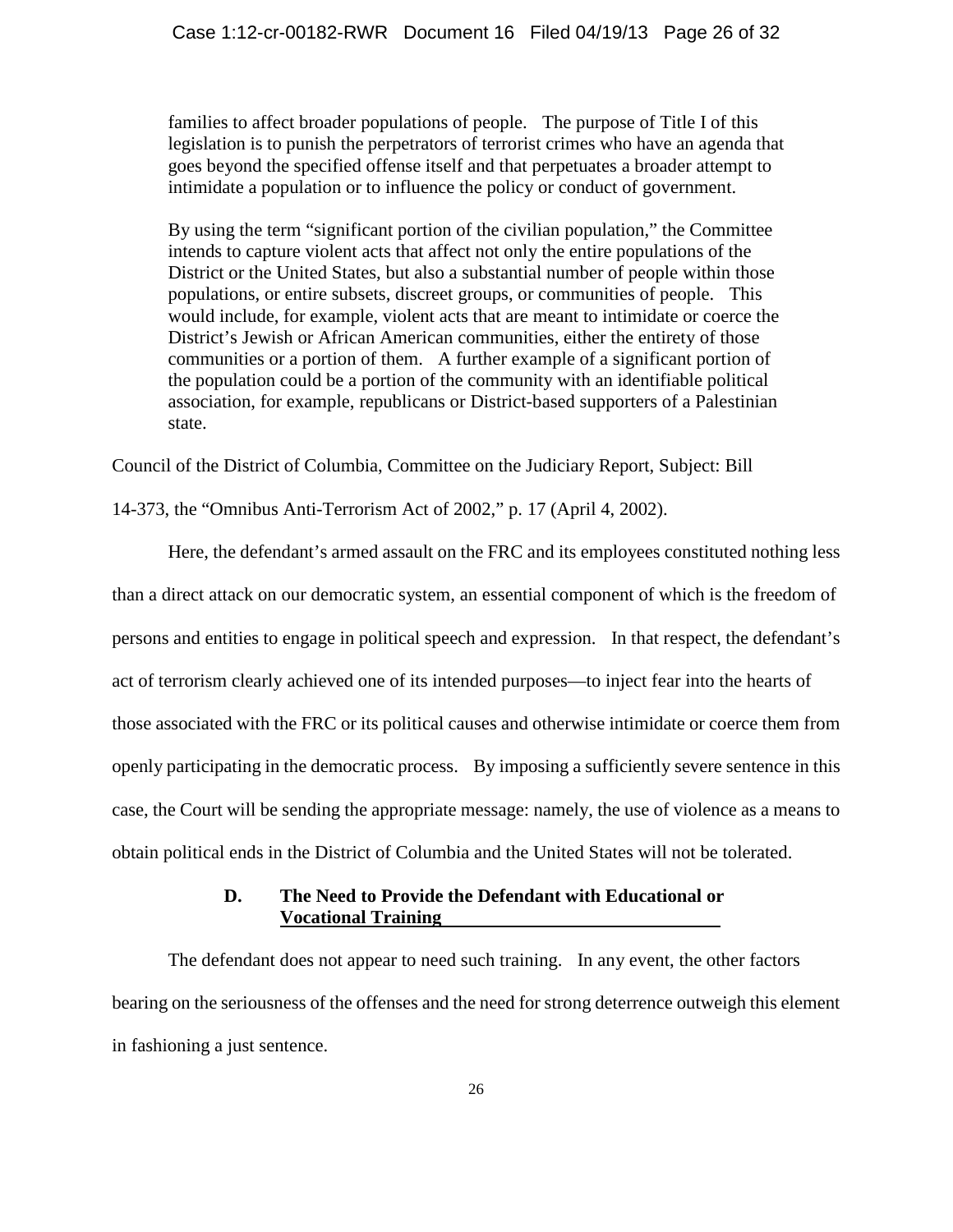# **E. The Need to Avoid Unwarranted Sentence Disparities Among Defendants with Similar Records Who Have Been Found Guilty of Similar Conduct**

The District of Columbia's Omnibus Anti-Terrorism Act (the "Act") was enacted in 2002. Since that time, this is the first case in which a defendant has been prosecuted and convicted for a violation of sections 3152 and 3153 of the Act ("Definitions" and "Acts of Terrorism; Penalties," respectfully). Accordingly, there are no prior sentences available for direct comparison. The below cases, however, are somewhat instructive.

In United States v. Gorbey, 54 A.3d 668 (D.C. 2012), the defendant was successfully

prosecuted and convicted for, among other things, a violation of a different section of the Act,

section 3154, which prohibits the manufacture or possession of a weapon of mass destruction.<sup>11</sup>

Because the Gorbey case was prosecuted under the same Act and shares some factual similarities

to this case, it is an appropriate case for comparison.

The essential facts of Gorbey, as articulated by the District of Columbia Court of Appeals,

are as follows:

On January 18, 2008, at about 1:00 p.m., a woman approached a United States Capitol Police ("USCP") Officer near the intersection of Delaware and D Streets, N.E., and told the officer that a man with a gun had asked her for directions to the United States Supreme Court. From the USCP command center, an officer watched the video feed from surveillance cameras in the area around the U.S. Capitol and saw images of a man walking with a shotgun. As shown on a recording from those cameras, USCP officers stopped and arrested the man—appellant Michael Gorbey—at the intersection of First and D Streets, N.E. At the time he was stopped, appellant had a shotgun in his hand and a sword on his back. Twenty-seven shotgun shells were stored in the bulletproof vest he was wearing, and he also was in possession of hunting knives and a .45–caliber round, which officers found in the backpack he was carrying. Appellant claimed that he was en route to a meeting with Chief Justice John Roberts of the United States

<span id="page-26-0"></span> $11$  To our knowledge, other than this case and Gorbey, there are no other cases involving the successful prosecution of an offense delineated under the Act.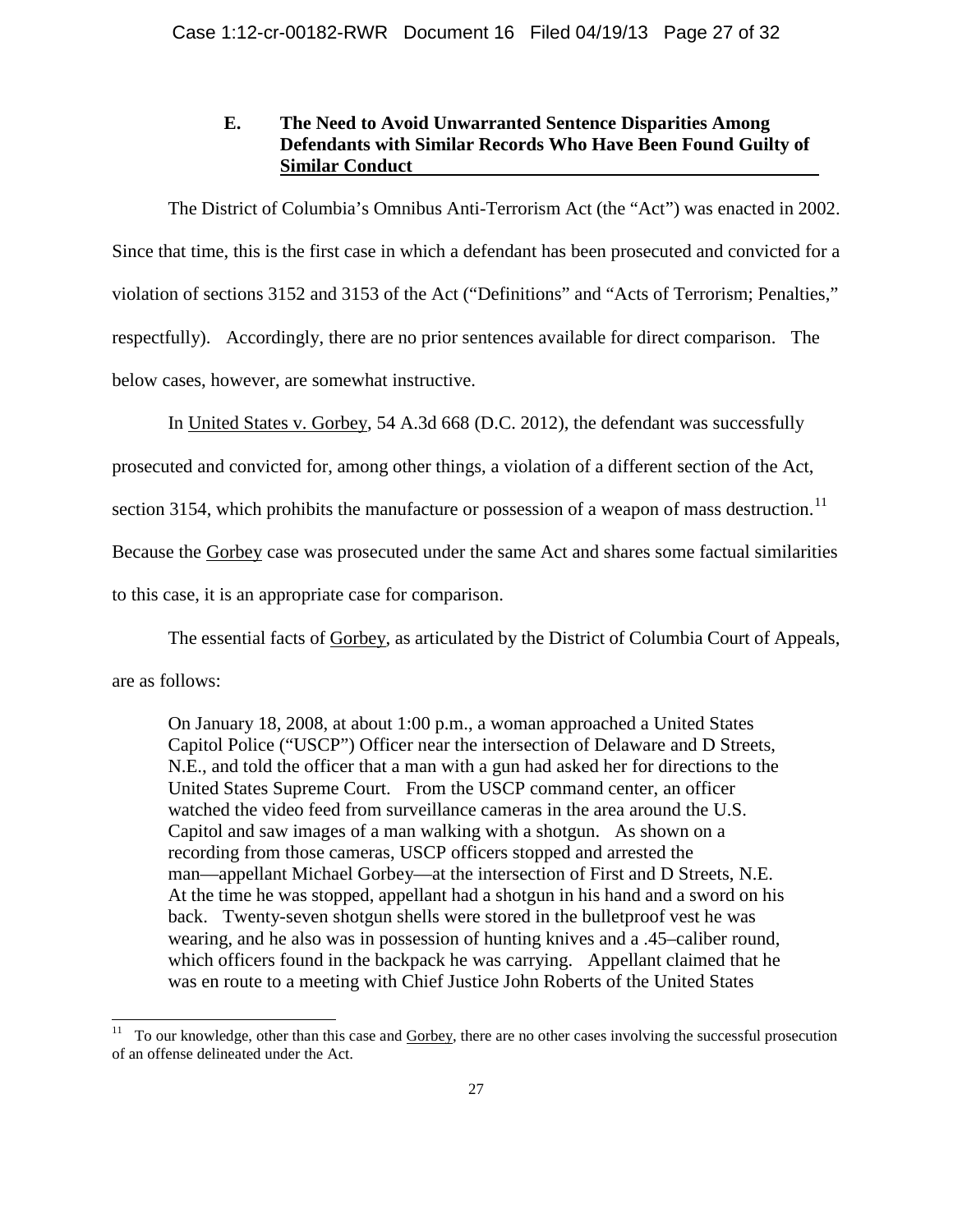## Supreme Court.

Minutes after appellant was stopped, USCP officers found a truck illegally [citation omitted] parked nearby and could see in it "heavy gauge wire coming out of [the] radio ... to the glove compartment ... [a]nd then ... coming out of the back of the vehicle," as well as "the stock of a rifle and a homemade bow and arrow" . . . [USCP officers ultimately] conducted a search of the inside of the truck (which was "in some disarray" from the disruptive tool). They found ammunition on the floorboard of the passenger compartment but, during this initial search, they did not find an explosive device. USCP officers found the keys to the truck in appellant's pocket and the certificate of title to the truck in the backpack appellant had been carrying at the time of his arrest.

The USCP officers moved appellant's truck to a secure storage area at 800 North Capitol Street, N.W., and, on February 8, 2008, conducted another search of the passenger compartment, pursuant to a search warrant. After moving the passenger seat forward, officers found an object that one of the officers described as a "home-made bomb." The object (hereafter referred to as the "device") consisted of "a metal can spray painted red" and "a clear bottle filled with what looked like lead pellets," and "everything was duct taped." After the bomb squad used a tool to "disrupt" the device, officers completed a search of the passenger compartment and cab of the truck. They recovered a "large amount" of black powder; firecrackers; lighters; primer or percussion caps; shotgun shells and shotgun cartridges; 550 rounds of long rifle ammunition; 200 rounds of other ammunition of various calibers; a rifle scope; and the (disrupted) components of the device (i.e., the metal can, duct tape, black powder, metal pellets, and glass fragments).

Appellant was charged and subsequently convicted, on May 16, 2008, of fourteen separate offenses in connection with the events described above: unlawful possession of a firearm by a convicted felon; two counts of carrying a dangerous weapon outside the home or business (shotgun and sword) ("CDW"); possession of an unregistered firearm ("UF"); eight counts of unlawful possession of ammunition ("UA"); manufacture, transfer, use, possession, or transportation of explosives for an unlawful purpose; [footnote omitted] and **attempted manufacture or possession of a weapon of mass destruction ("WMD")**.

Gorbey, 54 A.3d at 675-76. For his crimes, the trial court sentenced Gorbey to an

aggregate term of 264 months of imprisonment (i.e., 22 years). The District of Columbia

Court of Appeals affirmed the defendant's convictions and left undisturbed the trial court's

aggregate sentence.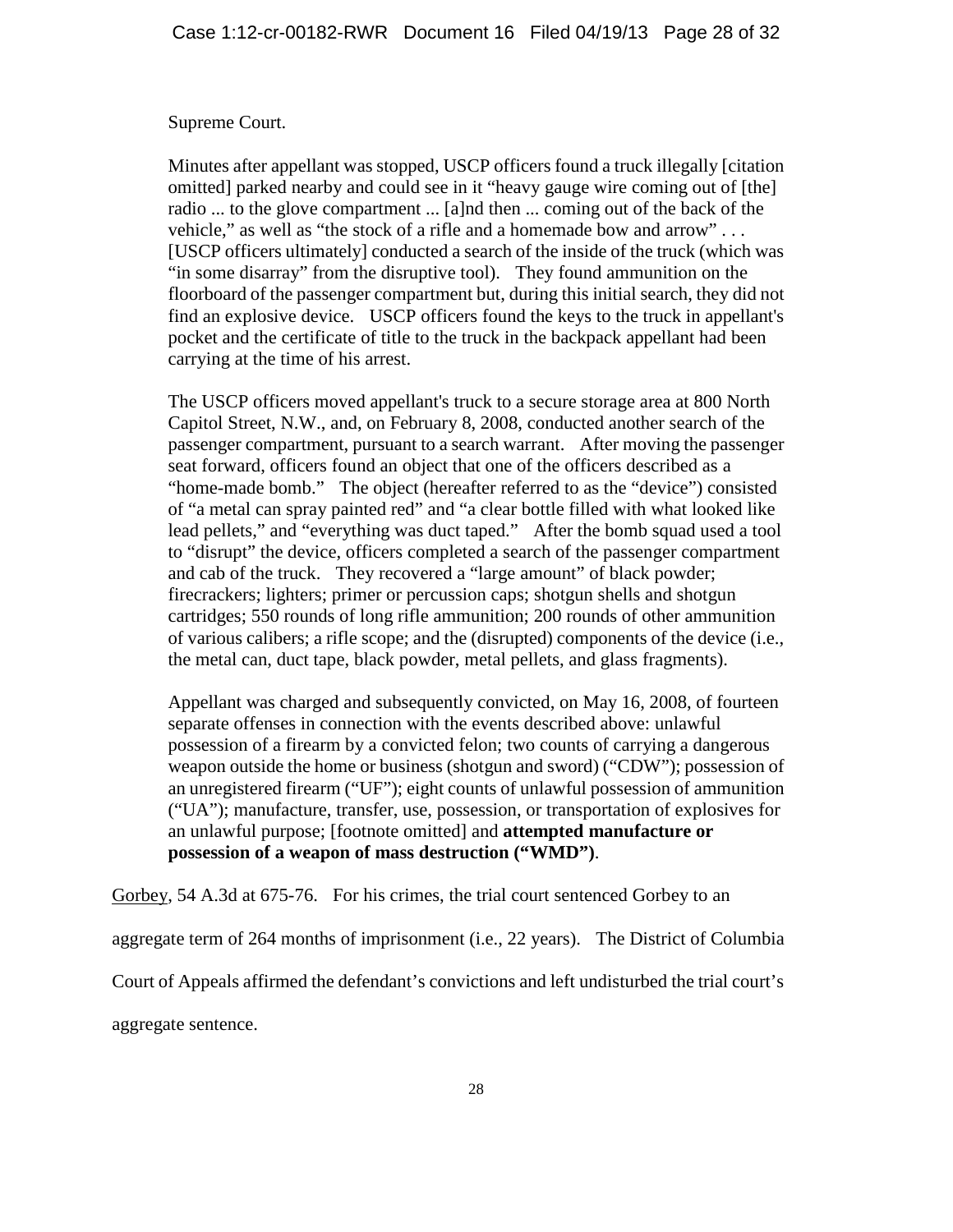### Case 1:12-cr-00182-RWR Document 16 Filed 04/19/13 Page 29 of 32

While Gorbey is somewhat instructive in that it represents the only other case prosecuted under the District of Columbia's Omnibus Anti-Terrorism Act, a significantly longer sentence is warranted in this case for many reasons. First, whereas Gorbey involved the commission of D.C. Code offenses only, the defendant here is being sentenced for having also committed a serious federal firearms offense that, by itself, carries the recommended Sentencing Guideline of 10 years. More importantly, by comparison, the defendant's conduct and the specific charges in this case are substantially more egregious than that of Gorbey in every respect.

Unlike Gorbey, whose half-baked, armed appearance near the U.S. Supreme Court was destined to fail from the outset, the defendant methodically planned his crimes with a clear and obtainable objective in mind. Over the course of more than a week, the defendant undertook and accomplished a variety of tasks necessary to his mission. That planning allowed him to gain entry into the FRC, virtually unsuspected, and initiate his violent actions. His overall purpose was clear and unwavering—to kill as many people at the FRC as he could and make a political statement in the process. And, but for the quick actions of Mr. Johnson, he likely would have succeeded.

In recent cases where other defendants have committed or attempted to commit similar acts of terrorism involving a careful and deliberate plan to commit mass murder, many courts have given significantly lengthier sentences than in Gorbey. These sentences reflect the need to punish those who seek to kill and terrorize significant portions of the civilian population, keep the populace safe, and deter others. By way of example:

> • On August 10, 2012, Naser Jason Abdo was sentenced in the United States District Court for the Western District of Texas to two consecutive life sentences plus sixty years for his unsuccessful plan to create and detonate a bomb inside a restaurant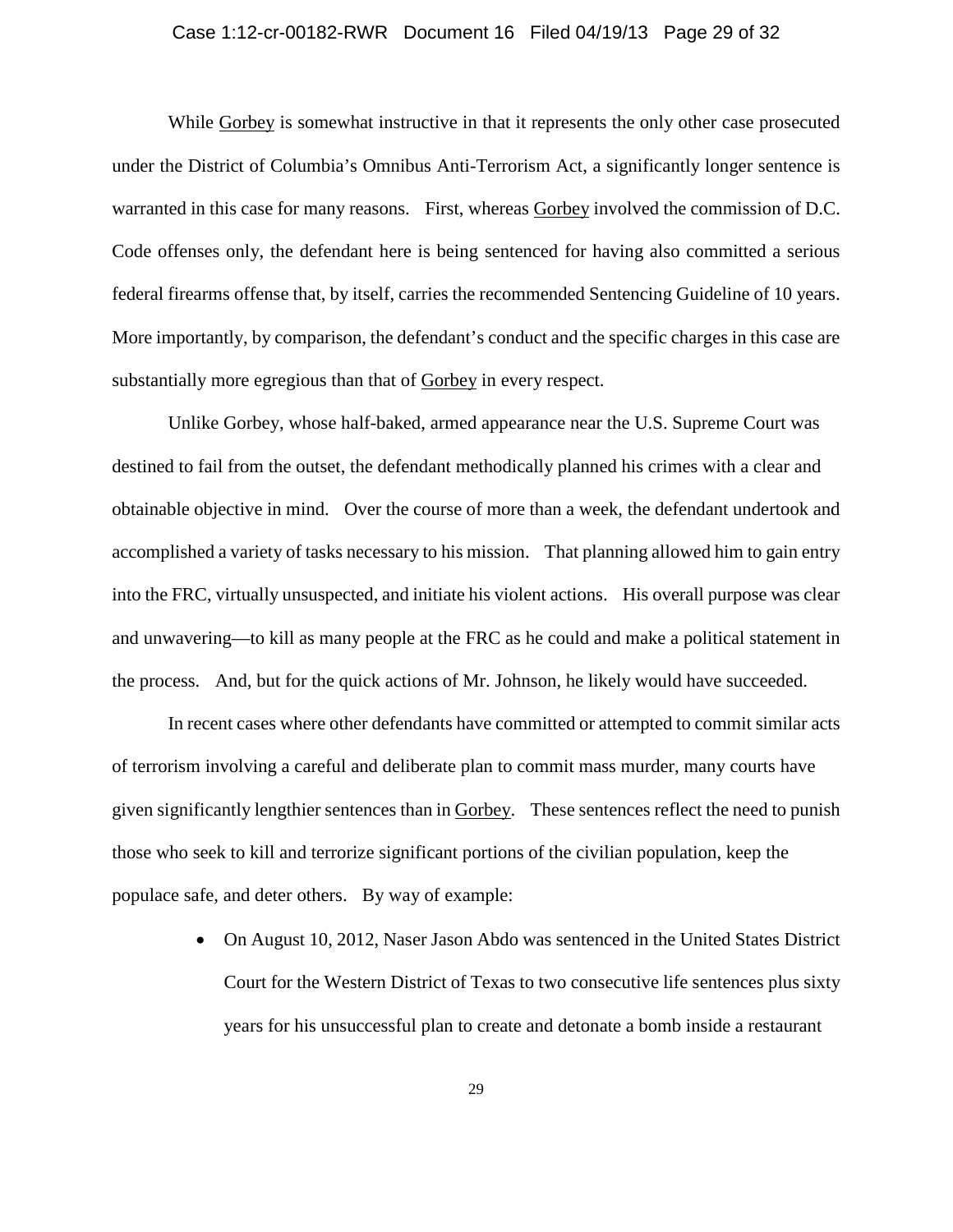frequented by soldiers from Fort Hood military base in Killeen, Texas, and to then shoot any survivors. See Judgment, United States v. Abdo, Cr. No. 11-182 (W.D. Tex. August 10, 2012). Abdo was arrested while in possession of a .40 caliber pistol and bomb-making instructions and components.

- On December 20, 2011, Kevin Harpham was sentenced in the United States District Court for the Eastern District of Washington to 32 years, the maximum allowed pursuant to the plea agreement, for planting a bomb along the parade route of a Martin Luther King Day parade in Spokane, Washington. See Sentencing Memorandum, United States v. Harpham, Cr. No. 11-42 (E.D. Wash. December 27, 2011). The device was discovered and disarmed without incident or injury. <u>Id.</u>
- Several recent cases involving FBI sting operations have also resulted in lengthy sentences. On September 14, 2012, Amine El Khalifi was sentenced to 30 years in prison in the United States District Court for the Eastern District of Virginia for attempting to carry out a suicide bomb attack on the U.S. Capitol. See Judgment, United States v. Khalifi, Cr. No. 12-37 (E.D. Va. September 14, 2012). On April 6, 2012, Antonio Martinez was sentenced in the United States District Court for the District of Maryland to 25 years in prison for planning to detonate a bomb at an armed forces recruiting station. See Judgment, United States v. Martinez, Cr. No. 10-798 (D. Md. April 6, 2012). On May 9, 2011, Michael C. Finton was sentenced in the United States District Court for the Southern District of Illinois to 28 years in prison for driving what he believed to be a bomb to the federal courthouse in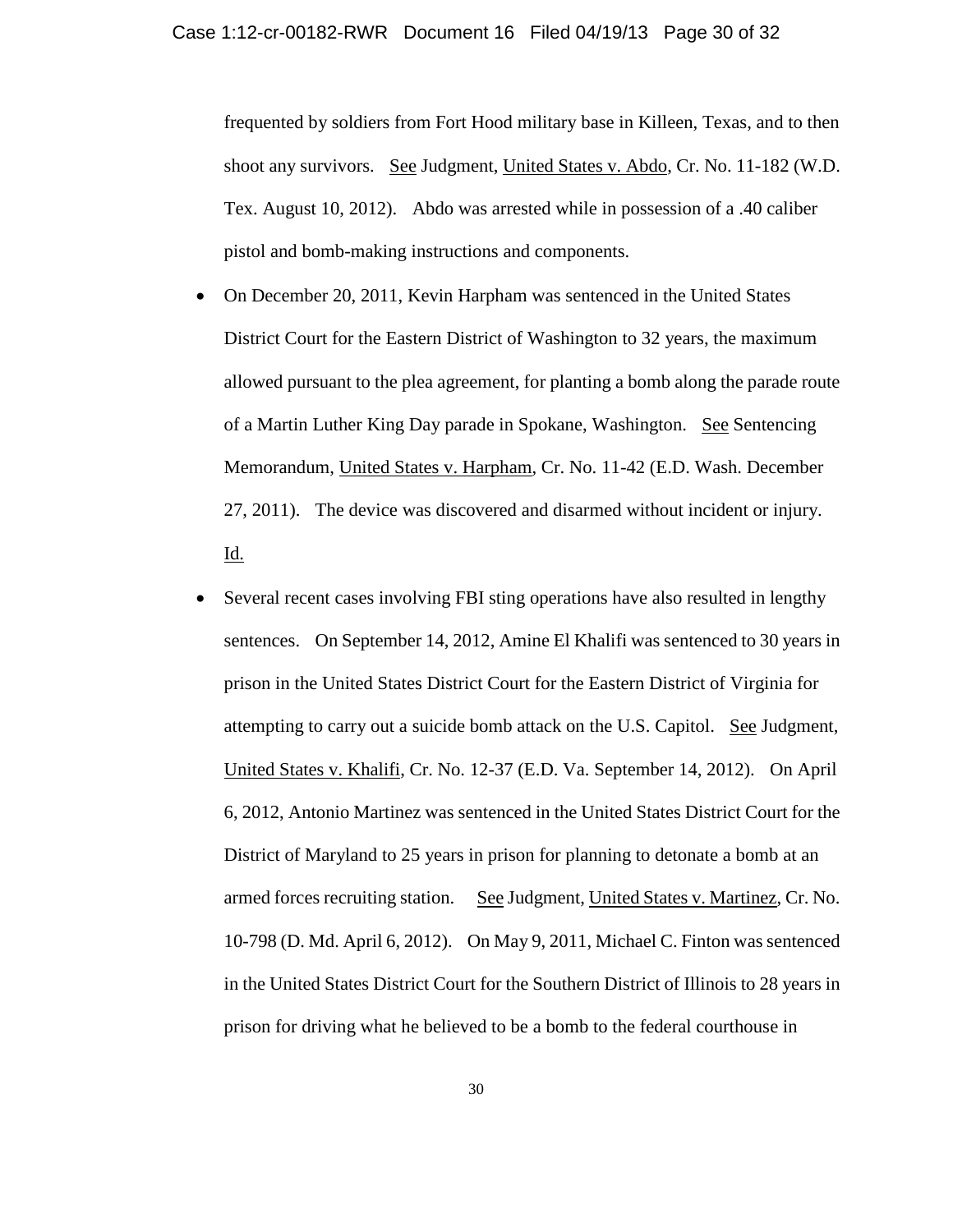Springfield, Illinois. See Judgment, United States v. Finton, Cr. No. 10-30215 (S.D. Ill. May 9, 2011). On October 28, 2010, Hosam Smadi was sentenced to 30 years in prison in the United States District Court for the Northern District of Texas for his attempt to blow up a downtown Dallas skyscraper. See Judgment, United States v**.** Smadi, Cr. No. 09-294 (N.D. Tex. October 28, 2010). In each of these cases, the defendants were unwittingly working with undercover FBI employees, and the public was never in any actual imminent danger.<sup>12</sup>

In addition, in this court, on June 29, 1995, United States District Judge Charles R. Richey sentenced Francisco Duran to 40 years for his failed attempt to kill the President, in which Duran drove across country, positioned himself in front of the White House with a semiautomatic assault rifle under his trench coat, and then began firing in the direction of a tour group on the North lawn until he was tackled by a bystander and later arrested. See Judgment, United States v. Duran, Cr. No. 94-447(D.D.C. June 30, 1995); see also United States v. Duran, 96 F.3d 1495, 1497 (D.C. Cir. 1996) (affirming conviction and summarizing facts of the case).

Significantly, in each of the above-referenced cases, nobody was harmed; nor, except for Duran, were they ever in any immediate danger of being harmed. For example, Gorbey's crimes involved the mere possession or attempted possession of dangerous weapons and implements—he was never accused or convicted of actually employing them in a violent manner (e.g., assault, attempted assault, etc.). In this case, however, the defendant intentionally shot and seriously

<span id="page-30-0"></span> <sup>12</sup> The government found only one recent FBI sting case that did not involve a longer sentence than that in Gorbey. On November 1, 2012, Rezwan Ferdaus was sentenced in the United States District Court for the District of Massachusetts to 17 years incarceration pursuant to a Rule  $11(c)(1)(C)$  agreement for plotting an attack against the Capital and Pentagon and attempting to provide detonation devices to terrorists. The defendant was working with FBI undercover employees, whom he believed were members of al-Qaeda. See Judgment, United States v. Ferdaus, Cr. No.11-10331 (D. Mass. November 1, 2012)